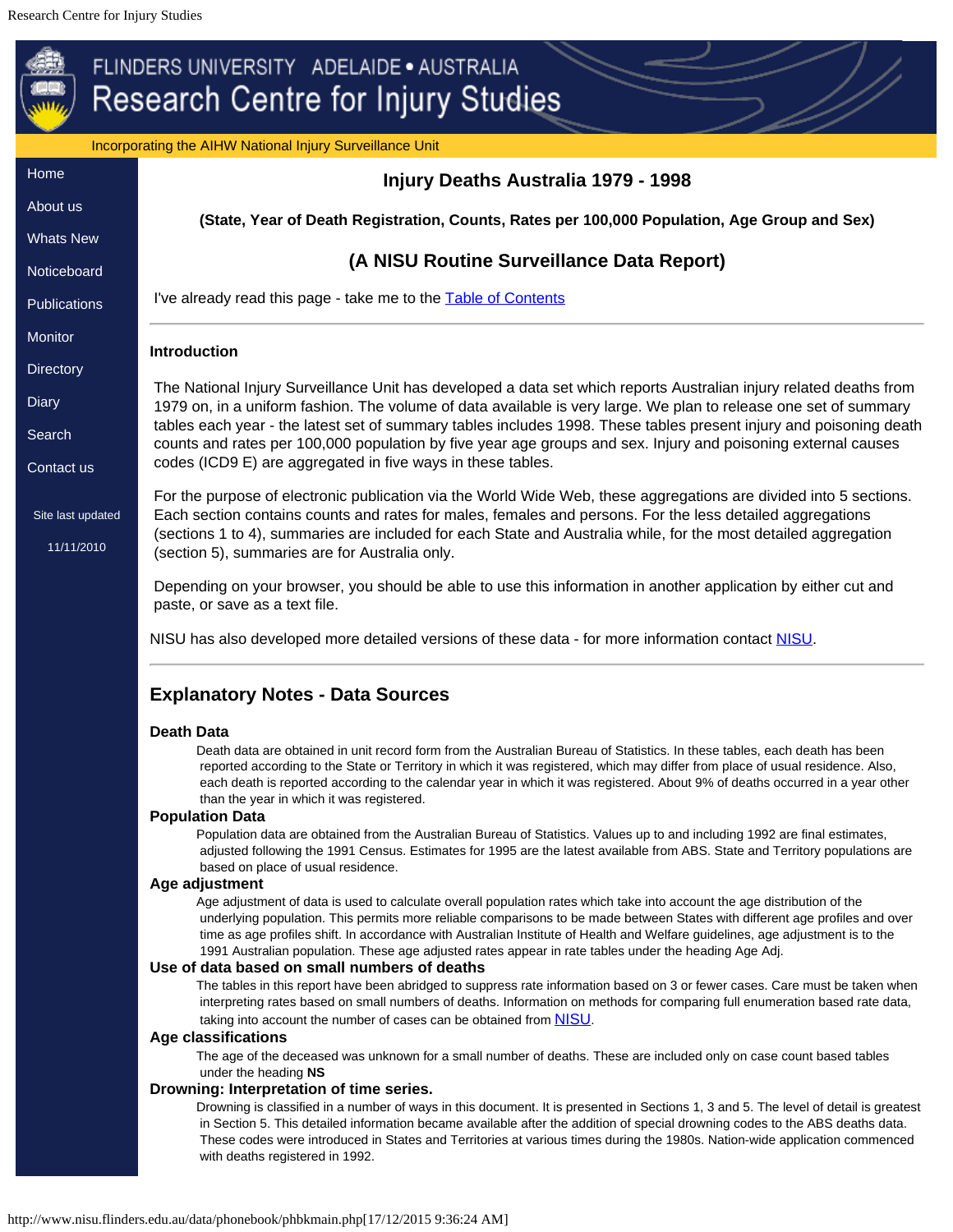The drowning data tables in Section 5 further divide deaths coded to E910, according to the new drowning codes. This publication covers the period 1991-1995, and the detailed drowning codes were only available from 1992. Hence, the drowning tables in Section 5 show a break in the time series, and care must be used when interpreting them. There are two phases.

### *Pre 1991*

No detailed drowning codes were available at national level. Section 5 does not contain any more information than Section 3.

#### *1992 onwards*

Drowning codes were available at national level, and the data are summarised in Section 5. The reliability of the newly introduced coding system is unknown, and caution should be used when interpreting differences between 1992 and subsequent values.

# **Injury Cause Classifications**

 Information in the mortality collection originates with coroners, medical practitioners and persons familiar with the deceased, is recorded by State and Territory Registrars of Births, Deaths and Marriages, and is further processed by the ABS. The key data item for present purposes, 'Cause of death', contains the four digit International Classification of Diseases (ICD9) external causes code (E-Code) attributed by ABS.

 This publication includes all deaths which have a Cause of death code (E-Code) in the range 800.0 to 999.9. The E-Codes are defined by the International Classification of Diseases (ICD) *Supplementary Classification of External Causes of Injury and Poisoning*. Revision 9 of the ICD has been used to code deaths registered in Australia since the beginning of 1979. Readers should recognise that characteristics of the ICD9 coding system and of the data collection system in use results in some injury deaths being coded in ways that lead to their omission from these tables.

### **Categories of mode of injury death**

 Many of the E-Code categories have been aggregated by NISU for more informative presentation in tables. They are based on the National Data Standards for Injury Surveillance December 1995 edition. Categories available are as follows.

## <span id="page-1-0"></span>**Contents**

[Section 1](#page-3-0) - National Data Standards for Injury Surveillance Cause Categories.

 This classification considers causes of injury regardless of intent. Accidental and intentional injuries are counted together to the extent permitted by the data source. Peruse a [list](#page-7-0) of the categories available.

[Section 2](#page-8-0) - National Data Standards for Injury Surveillance Intent Categories.

This classification considers whether injuries were accidental, self inflicted or inflicted by another person.

Peruse a **[list](#page-10-0)** of the categories available.

[Section 3](#page-11-0) - Major E-Code Groups (summary of all injury causes).

This classification is based on the major sections of the ICD External Causes classification. Major groups of injuries are identified - self inflicted and intentional injuries are contained in separate groups.

Peruse a **[list](#page-13-0)** of the categories available.

[Section 4](#page-14-0) - Transport Groups.

This classification considers those cases where there was a transport related cause. It divides public road,other road and other vehicle categories and water and air transport related catgories. Peruse a **[list](#page-16-0)** of the categories available.

[Section 5](#page-17-0) - Detailed mode of injury groups.

These are the most detailed data. Please note that data is ordered by Accidental, Self Inflicted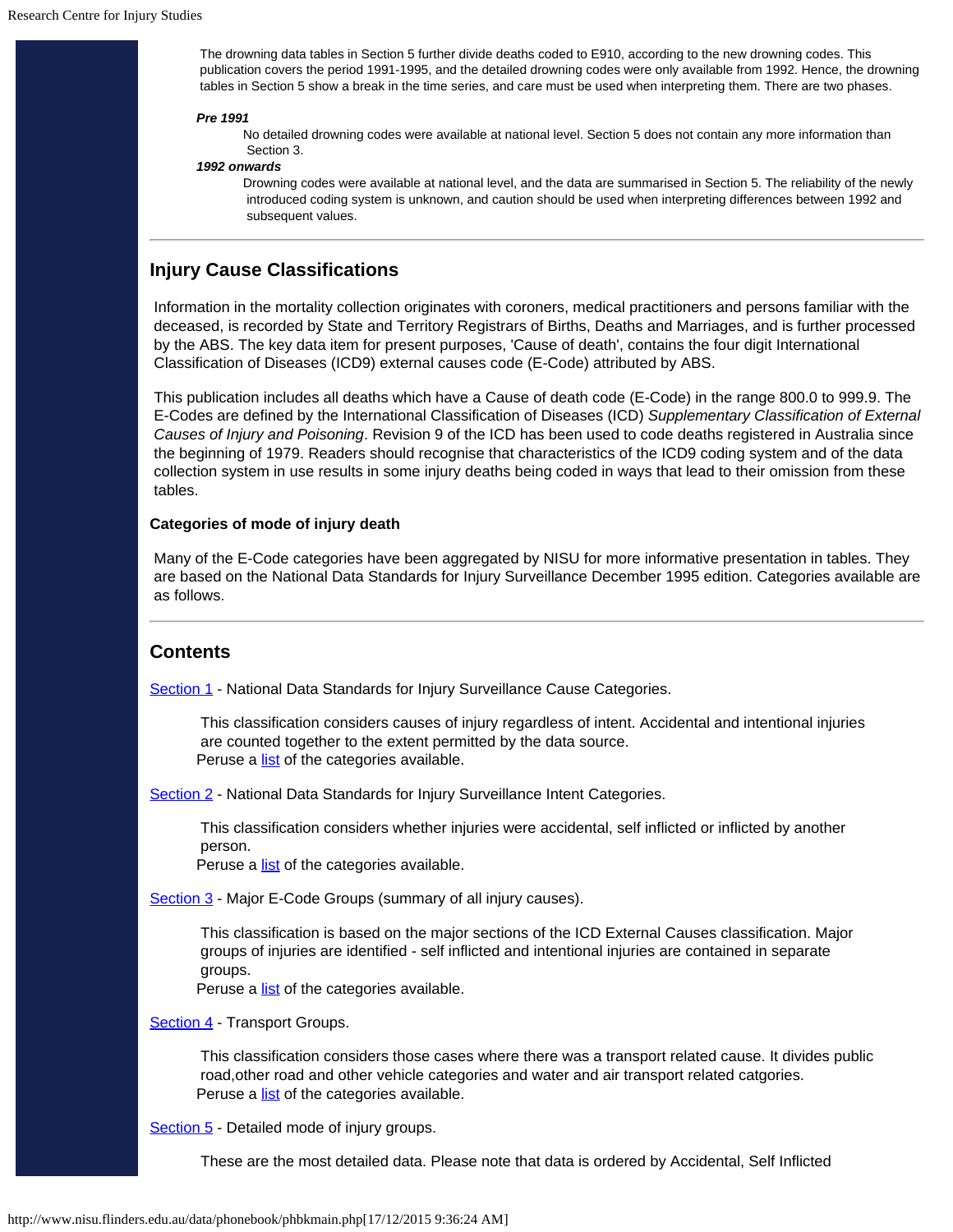[Send an Email](mailto:nisu@flinders.edu.au)

 (suicide) and Intentional (interpersonal violence) causes. Peruse a [list](#page-20-0) of the categories available. Drowning codes are included in the ABS deaths data set and permit a more detailed classification of drowning from 1992 on. However, please consider the *quidelines for drowning* before interpreting such data. Section 6 - Injury Death Data Summaries • [Firearm related deaths](#page-21-0) **[Injury by Firearms Australia 1994](#page-22-0)**  $\bullet$ • [Youth Suicide and Self-Injury Australia](http://www.nisu.flinders.edu.au/pubs/bulletin15/bulletin15sup.html) Contact us: [Privacy Statement](http://www.nisu.flinders.edu.au/privacy.php) RCIS is a Research Centre of the [Flinders University of South Australia](http://www.flinders.edu.au/) Tel: +61 8 8201 7602 NISU is a collaborating unit of the [Australian Institute of Health and Welfare](http://www.aihw.gov.au/) [Copyright & Disclaimer](http://www.nisu.flinders.edu.au/copy.php) Fax: +61 8 8374 0702 jointly funded by AIHW and the [Commonwealth Department of Health and Ageing](http://www.health.gov.au/) Site Comments to [NISU](mailto:nisu@flinders.edu.au)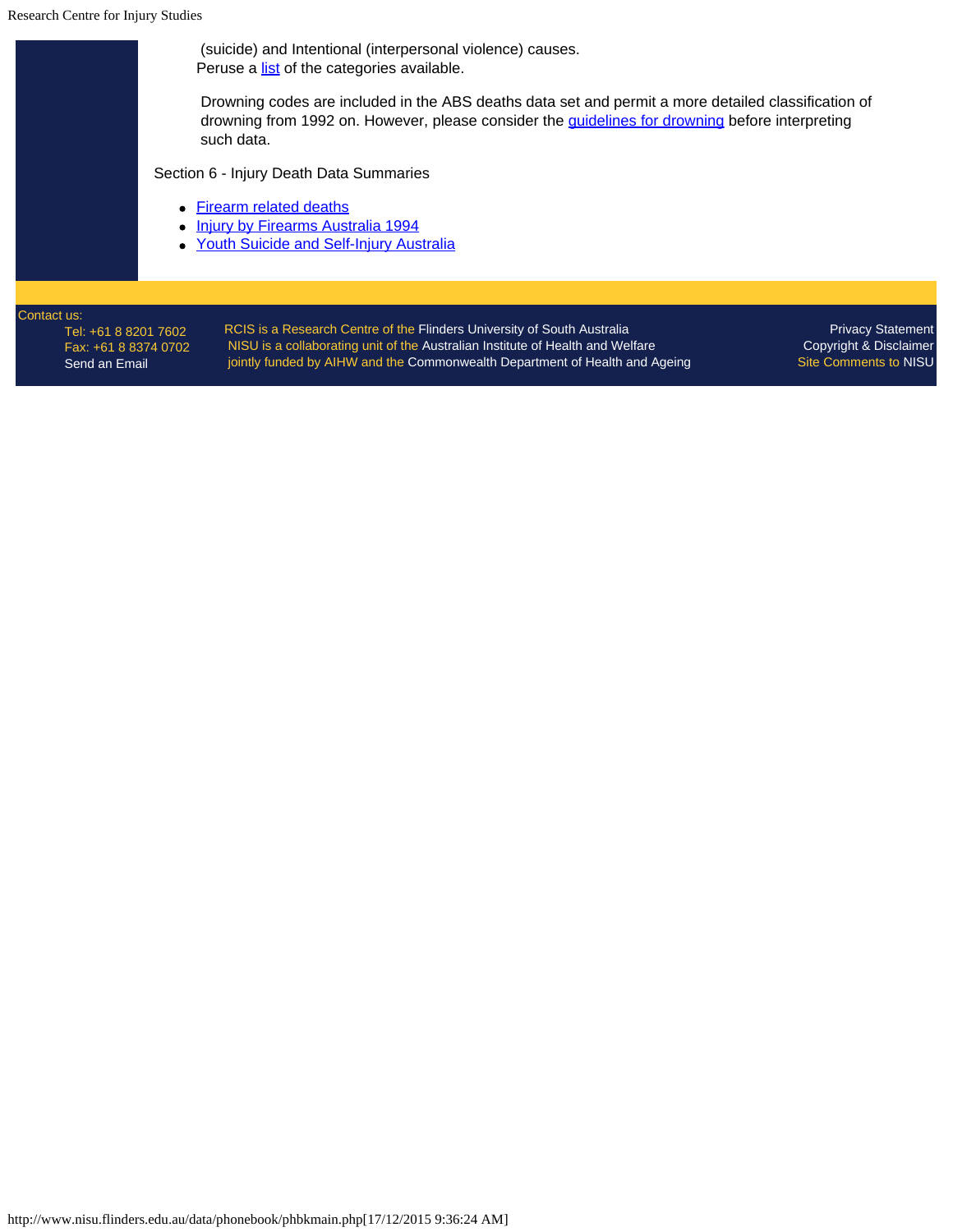<span id="page-3-0"></span>

|                     | Incorporating the AIHW National Injury Surveillance Unit                                                                                                                                                                                                                                                                                                                                                                                                                                                                                                                                                                                                                                                                                        |                                                                                                                                                                                                                             |  |
|---------------------|-------------------------------------------------------------------------------------------------------------------------------------------------------------------------------------------------------------------------------------------------------------------------------------------------------------------------------------------------------------------------------------------------------------------------------------------------------------------------------------------------------------------------------------------------------------------------------------------------------------------------------------------------------------------------------------------------------------------------------------------------|-----------------------------------------------------------------------------------------------------------------------------------------------------------------------------------------------------------------------------|--|
| Home                | Injury Deaths Australia 1979 - 1998                                                                                                                                                                                                                                                                                                                                                                                                                                                                                                                                                                                                                                                                                                             |                                                                                                                                                                                                                             |  |
| About us            | (State, Year of Death Registration, Counts, Rates per 100,000 Population, Age Group and Sex)                                                                                                                                                                                                                                                                                                                                                                                                                                                                                                                                                                                                                                                    |                                                                                                                                                                                                                             |  |
| <b>Whats New</b>    |                                                                                                                                                                                                                                                                                                                                                                                                                                                                                                                                                                                                                                                                                                                                                 |                                                                                                                                                                                                                             |  |
| Noticeboard         | Return to Injury Deaths <b>Table of Contents</b>                                                                                                                                                                                                                                                                                                                                                                                                                                                                                                                                                                                                                                                                                                |                                                                                                                                                                                                                             |  |
| <b>Publications</b> | together to the extent permitted by the data source.                                                                                                                                                                                                                                                                                                                                                                                                                                                                                                                                                                                                                                                                                            | This classification considers causes of injury regardless of intent. Accidental and intentional injuries are counted                                                                                                        |  |
| Monitor             | <b>NDSIS Cause</b>                                                                                                                                                                                                                                                                                                                                                                                                                                                                                                                                                                                                                                                                                                                              |                                                                                                                                                                                                                             |  |
| <b>Directory</b>    | Go straight to the <b>Query Form</b>                                                                                                                                                                                                                                                                                                                                                                                                                                                                                                                                                                                                                                                                                                            |                                                                                                                                                                                                                             |  |
| <b>Diary</b>        |                                                                                                                                                                                                                                                                                                                                                                                                                                                                                                                                                                                                                                                                                                                                                 |                                                                                                                                                                                                                             |  |
| Search              |                                                                                                                                                                                                                                                                                                                                                                                                                                                                                                                                                                                                                                                                                                                                                 | Limitations in ICD9 Ecode classifications do not permit exact replication of the NDSIS Cause categories. Full<br>documentation of the NDSIS coding system is available from NISU. The following differences should be noted |  |
| Contact us          | when using deaths data.                                                                                                                                                                                                                                                                                                                                                                                                                                                                                                                                                                                                                                                                                                                         |                                                                                                                                                                                                                             |  |
|                     |                                                                                                                                                                                                                                                                                                                                                                                                                                                                                                                                                                                                                                                                                                                                                 | Note 1: ICD9CM does not enable good identification of "horse related injuries" or "dog related injuries". When data                                                                                                         |  |
| Site last updated   | collected according to NDSIS Item 2A are compared with aggregated ICD data, the three Item 2A "Animal"<br>categories should be combined. The resulting single "Animal related" category is nearly equivalent to the following<br>ICD codes, which should be used to define the comparison group:                                                                                                                                                                                                                                                                                                                                                                                                                                                |                                                                                                                                                                                                                             |  |
| 11/11/2010          |                                                                                                                                                                                                                                                                                                                                                                                                                                                                                                                                                                                                                                                                                                                                                 |                                                                                                                                                                                                                             |  |
|                     | ICD-9-CM: E810-E825/.5; E826-E829/.2,.3; E905/all but .7; E906.                                                                                                                                                                                                                                                                                                                                                                                                                                                                                                                                                                                                                                                                                 |                                                                                                                                                                                                                             |  |
|                     | Note 2: ICD-9-CM does not generally allow the height of a fall to be specified. When data collected according to<br>NDSIS Item 2A are compared with aggregated ICD data, the two Item 2A "Falls" categories should be combined.<br>The resulting single "Falls" category is nearly equivalent to the following ICD codes, which should be used to<br>define a comparison group:                                                                                                                                                                                                                                                                                                                                                                 |                                                                                                                                                                                                                             |  |
|                     | ICD-9-CM: E880-E888; E957, E968.1, and E987                                                                                                                                                                                                                                                                                                                                                                                                                                                                                                                                                                                                                                                                                                     |                                                                                                                                                                                                                             |  |
|                     | Note 3: The ICD codes shown in the table are the nearest equivalents to the Item 2A category "Drowning,<br>submersion - swimming pool", but the correspondence is not perfect. ICD-9-CM has no specific category for<br>drowning and immersion in a swimming pool. Non-intentional cases are included in the residual category "Other<br>accidental drowning and submersion". Thus, comparisons of NDSIS Item 2A data with ICD data must be made<br>very cautiously. Good comparisons can be made with Australian drowning deaths registered in 1992 or later, by<br>use of the `ABS Drowning' data item. A more detailed analysis of drowning using this information is included from<br>1992 onwards in Detailed Mode Of Injury Group tables. |                                                                                                                                                                                                                             |  |
|                     | Note 4: ICD-9-CM provides many more categories for coding "accidental" external causes than for other intent<br>groups, and specific codes for non-accidental instances of the types of event covered by some Item 2A categories<br>are not provided. The ICD codes shown in the table include only "accidental" instances of the type of event<br>covered by some Item 2A categories (groups 1 to 7, 11, 16, 21, 22, 24, and 26). Provision of codes for non-<br>accidental instances is incomplete for some other groups. Accordingly, it is advisable to take account of both Item<br>2A and Item 2B when comparing data collected according to the NDS-IS Level 1 categories with aggregated ICD<br>data.                                   |                                                                                                                                                                                                                             |  |
|                     | <b>Row labels</b>                                                                                                                                                                                                                                                                                                                                                                                                                                                                                                                                                                                                                                                                                                                               | ICD-9 E-Codes                                                                                                                                                                                                               |  |
|                     | Motor vehicle - driver.                                                                                                                                                                                                                                                                                                                                                                                                                                                                                                                                                                                                                                                                                                                         | E810-E825/0                                                                                                                                                                                                                 |  |
|                     | Motor vehicle - passenger or<br>E810-E825/1<br>unspecified occupant                                                                                                                                                                                                                                                                                                                                                                                                                                                                                                                                                                                                                                                                             |                                                                                                                                                                                                                             |  |

http://www.nisu.flinders.edu.au/data/phonebook/phbkquery.php?datagroup=1[17/12/2015 9:36:26 AM]

 $\vert$ Motorcycle - driver  $\vert$ E810-E825/2

unspecified whether driver or  $\left\| \right|$  E810-E825/3

Motorcycle - passenger or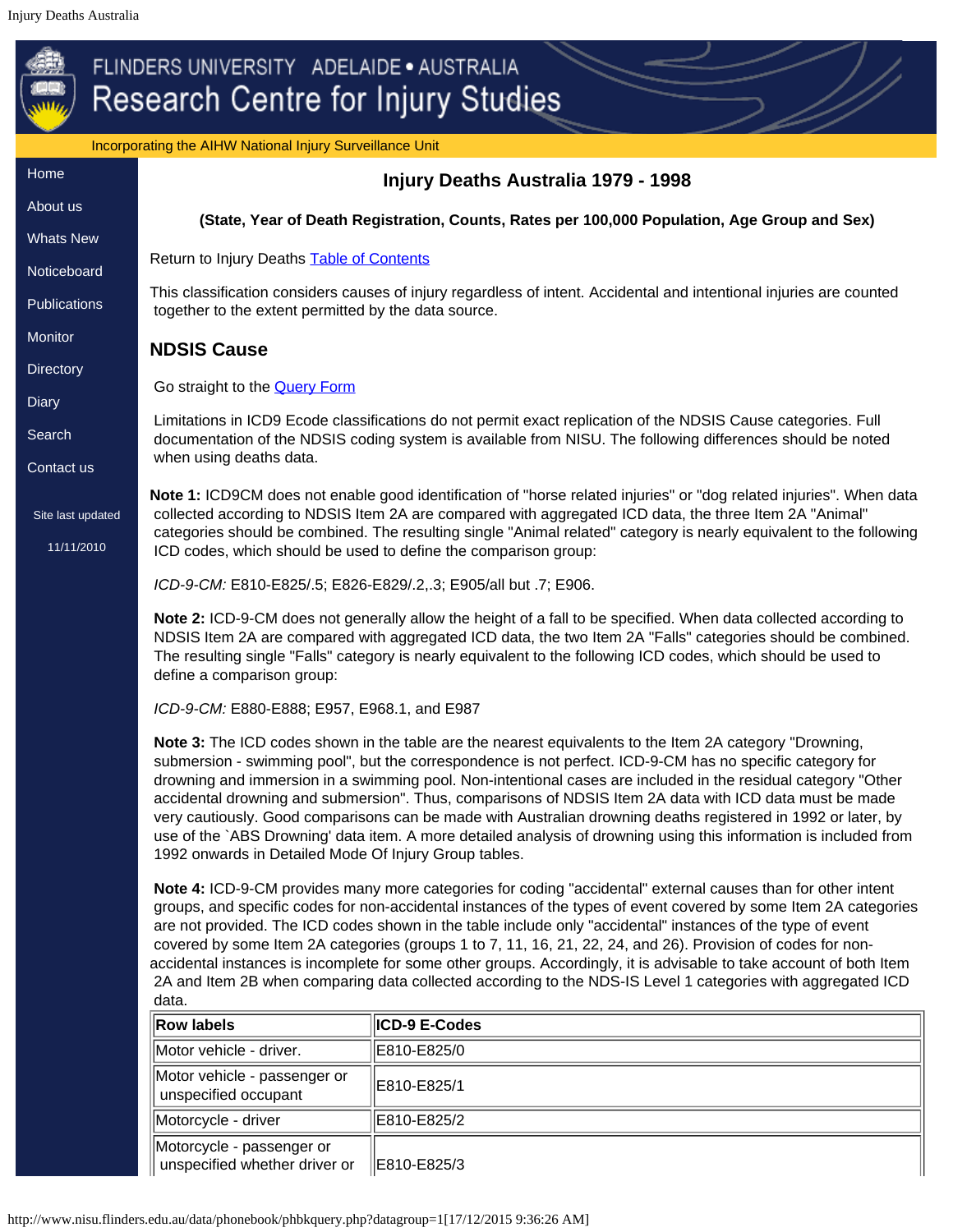| passenger                                                                                                                                                                                                       |                                                                                  |
|-----------------------------------------------------------------------------------------------------------------------------------------------------------------------------------------------------------------|----------------------------------------------------------------------------------|
| Pedal cyclist or cycle<br>passenger                                                                                                                                                                             | E800-E807/3; E826-E829/1; E810-E825/6                                            |
| Pedestrian                                                                                                                                                                                                      | E800-E807/2; E810-E825/7; E826-E829/0                                            |
| Other transport related<br>circumstances<br>• Includes railways, water<br>transport, air transport<br>Includes drowning<br>associated with<br>watercraft<br><b>Excludes machinery</b><br>accident in watercraft | E800-E807/0,1,8,9; E810-E829/4,8,9; E958/5,6; E988/5,6; E830-E835; E837-<br>E848 |
| Animal related (See note 1)                                                                                                                                                                                     | E810-E825/5; E826- E829/.2,.3; E905 all except.7; E906                           |
| Fall - (See note 2)<br>• Includes fall, jump,<br>being pushed from high<br>place<br>Excludes fall in/on/from<br>transport and falls<br>resulting in drowning                                                    | E880-E888; E957; E968.1; E987                                                    |
| Drowning, submersion -<br>swimming pool (See note 3)                                                                                                                                                            | E910.8                                                                           |
| Drowning, submersion - other<br>than swimming pool (See note<br>3)<br>• Includes drowning in<br>unspecified place<br><b>Excludes drowning</b><br>$\bullet$<br>associated with<br>watercraft                     | E910/0-7,9; E954; E964; E984                                                     |
| Other threat to breathing<br>Includes inhalation of<br>$\bullet$<br>food, suffocation in<br>enclosed space,<br>strangulation, etc                                                                               | E911-E913; E953; E963; E983                                                      |
| Fire, flames, smoke<br>• Includes asphyxiation or<br>poisoning related to<br>fires, explosion related<br>to conflagration<br><b>Excludes transport</b><br>$\bullet$<br>related                                  | E890-E899; E958.1; E968.0; E988.1; E990                                          |
| Exposure to hot drink, food,<br>water, other fluid, steam, gas,<br>or vapour<br>• Includes scalds                                                                                                               | E924.0; E958.2; E968.3; E988.2                                                   |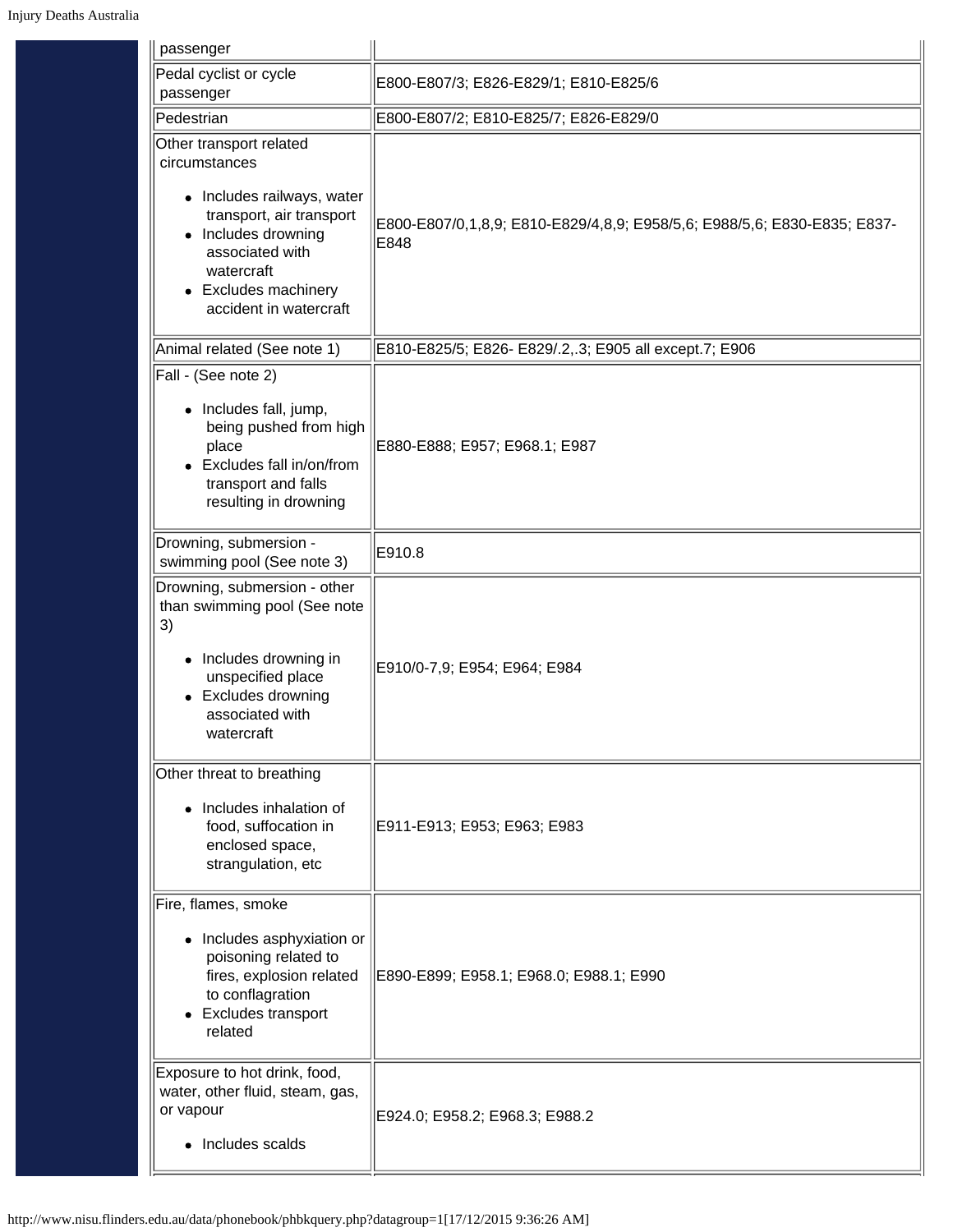| Exposure to hot object or solid<br>substance<br>• Includes contact burns,<br>etc<br>Includes burn if<br>unspecified whether<br>due to solid, liquid or<br>gas                       | E924.8                                                                                                                                                                                                                               |
|-------------------------------------------------------------------------------------------------------------------------------------------------------------------------------------|--------------------------------------------------------------------------------------------------------------------------------------------------------------------------------------------------------------------------------------|
| Poisoning - drugs and<br>medicinal substances<br>of medication in normal<br>use                                                                                                     | Includes adverse effects   E850-E858; E930.0-E950.5; E962.0; E980/0-5                                                                                                                                                                |
| Poisoning - other substances<br>• Includes poisoning if<br>unspecified whether<br>medication or other<br>subst.                                                                     | E860-E869; E950.6-E952.9; E962.1-E962.9; E980.6-E980.9; E972; E981-E982;<br>E997.2                                                                                                                                                   |
| Firearms<br>• Excludes explosives                                                                                                                                                   | E922; E955/0-4; E965/0-4; E970; E985/0-4; E991/0-2                                                                                                                                                                                   |
| Cutting, piercing object<br>• Excludes machinery,<br>power tools or<br>appliances                                                                                                   | E920/3,4,8,9; E956; E966; E974; E986                                                                                                                                                                                                 |
| Struck by object or person<br>• Excludes: pinching or<br>jamming between<br>objects; machinery in<br>operation; firearm<br>projectile; cutting object                               | E916-E918; E958.0; E960.0; E968.2; E973; E988.0                                                                                                                                                                                      |
| Machinery in operation<br>• Includes power tools,<br>appliances<br>• Includes machinery in<br>context of watercraft<br>• Excludes machinery in<br>the context of other<br>transport | E836; E919; E920/0-2                                                                                                                                                                                                                 |
| Electricity                                                                                                                                                                         | E925; E958.4; E988.4                                                                                                                                                                                                                 |
| Hot conditions (natural origin),<br>sunlight                                                                                                                                        | E900.0                                                                                                                                                                                                                               |
| Coldconditions (natural origin)                                                                                                                                                     | E901.0; E958.3                                                                                                                                                                                                                       |
| Other specified external cause<br>(including late effects)                                                                                                                          | E870-E879; E900/1,9; E901/1,8,9; E902-E904; E905.7; E907-E909; E914-E915;<br>E921; E923; E924/1,9; E926; E927; E928/0-8; E929; E955/5,9; E958/7,8; E959;  <br>E960.1; E961; E965/5-9; E967; E968/4-8; E969; E971; E975-E978; E985.5; |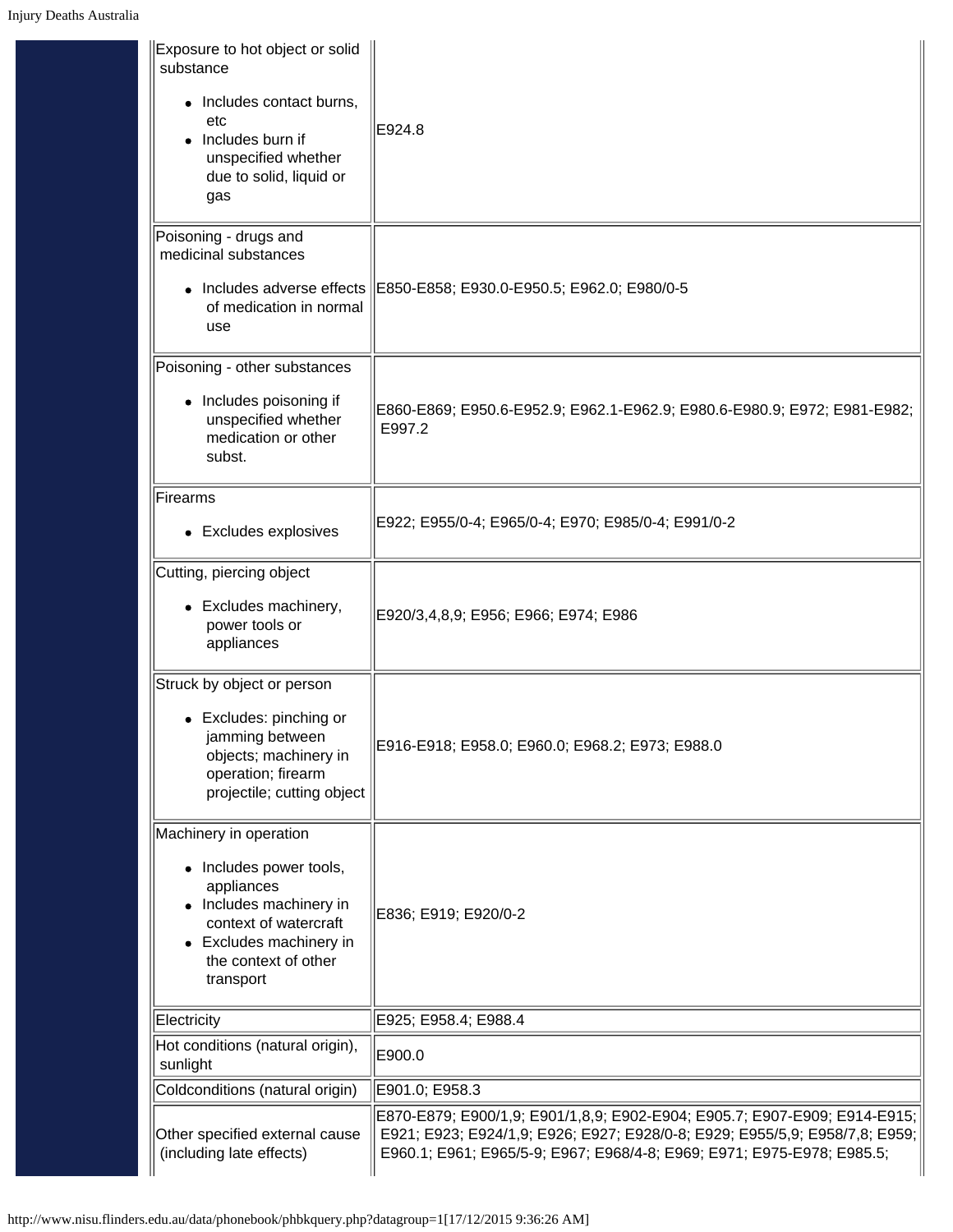<span id="page-6-0"></span>

| Australıa |                                                                                                | E988/3,7,8; E989; E991/3,9; E992-E999                                                                                                                                                                                                                                                                       |                                                                                                                                                                                                                                                                                                                                                                                      |
|-----------|------------------------------------------------------------------------------------------------|-------------------------------------------------------------------------------------------------------------------------------------------------------------------------------------------------------------------------------------------------------------------------------------------------------------|--------------------------------------------------------------------------------------------------------------------------------------------------------------------------------------------------------------------------------------------------------------------------------------------------------------------------------------------------------------------------------------|
|           | Unspecified external cause                                                                     | E928.9; E958.9; E968.9; E988.9                                                                                                                                                                                                                                                                              |                                                                                                                                                                                                                                                                                                                                                                                      |
|           |                                                                                                | You may make multiple selections for Group, Year and State.                                                                                                                                                                                                                                                 | Use this form to search for information on injury deaths in Australia from 1979 to 1998. The information is grouped<br>by NDSIS Cause categories, state and year of death registration, age group (10) and sex.                                                                                                                                                                      |
|           | <b>ALL GROUPS</b><br>Pedestrian<br>Animal related<br>Other transport<br>Fall<br>Drowning other | Select group(s) required<br>Motor vehicle driver<br>Motor vehicle passenger or unspec occ<br>Motor cycle driver<br>Motor cycle passenger or unspecified<br>Pedal cyclist or passenger<br>Drowning, incl. pool, quenching tank<br>Other threat to breathing<br>Fire flames smoke<br>Hot drink food steam etc | Select year(s) of<br>Males, females or all<br>death registration persons counts or rates<br><b>ALL</b><br>Persons Rates<br>1998<br>1997<br>1996<br>Select state(s)<br>1995<br>1994<br><b>ALL STATES</b><br>1993<br><b>AUST</b><br>1992<br><b>NSW</b><br>1991<br><b>VIC</b><br>1990<br>QLD<br>1989<br>1988<br>1987<br>1986<br>Submit<br>1985<br>1984<br>1983<br>Reset<br>1982<br>1981 |
|           | Return to Injury Deaths Table of Contents                                                      |                                                                                                                                                                                                                                                                                                             | and <b>M</b>                                                                                                                                                                                                                                                                                                                                                                         |
|           |                                                                                                |                                                                                                                                                                                                                                                                                                             |                                                                                                                                                                                                                                                                                                                                                                                      |

### Contact us:

Tel: +61 8 8201 7602 Fax: +61 8 8374 0702 [Send an Email](mailto:nisu@flinders.edu.au)

RCIS is a Research Centre of the [Flinders University of South Australia](http://www.flinders.edu.au/) NISU is a collaborating unit of the [Australian Institute of Health and Welfare](http://www.aihw.gov.au/) jointly funded by AIHW and the [Commonwealth Department of Health and Ageing](http://www.health.gov.au/)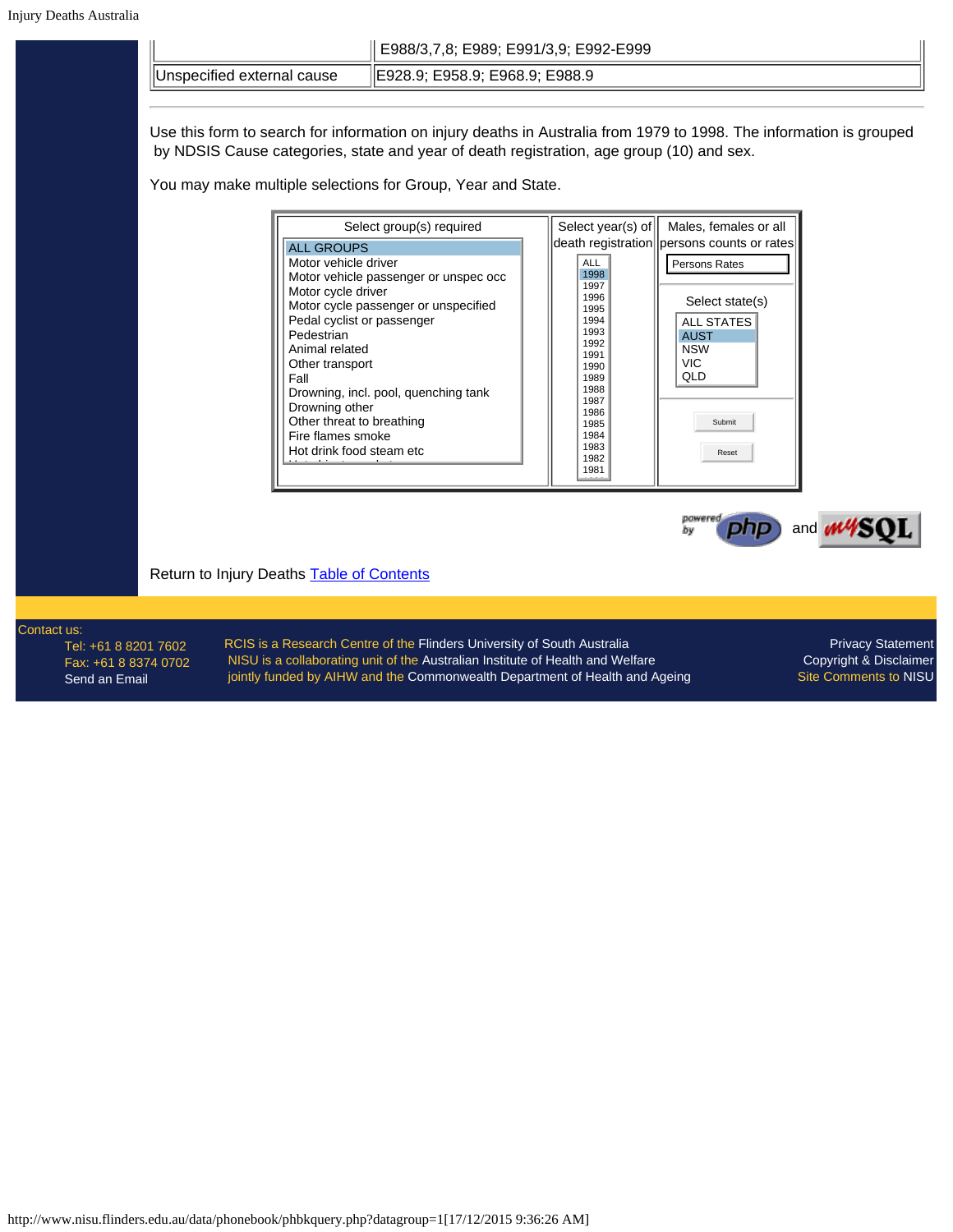# <span id="page-7-0"></span>**National Data Standards for Injury Surveillance Cause Categories**

| Motor vehicle driver                                            | Motor vehicle passenger or unspec occ             | Motor cycle driver        |
|-----------------------------------------------------------------|---------------------------------------------------|---------------------------|
| Motor cycle passenger or unspecified Pedal cyclist or passenger |                                                   | Pedestrian                |
| Animal related                                                  | Other transport                                   | Fall                      |
| Drowning, incl. pool, quenching tank                            | Drowning other                                    | Other threat to breathing |
| Fire flames smoke                                               | Hot drink food steam etc                          | Hot object or substance   |
| Poisoning drugs and medicinals                                  | Poisoning other or unspecified substance Firearms |                           |
| Cutting, piercing object                                        | Strike/struck by object or person                 | Machinery in operation    |
| Electricity                                                     | Hot conditions                                    | Cold conditions           |
| Other specified external cause                                  | Unspecified external cause                        |                           |
|                                                                 | Close Window                                      |                           |

http://www.nisu.flinders.edu.au/data/phonebook/datacats.php?a=1[17/12/2015 9:36:26 AM]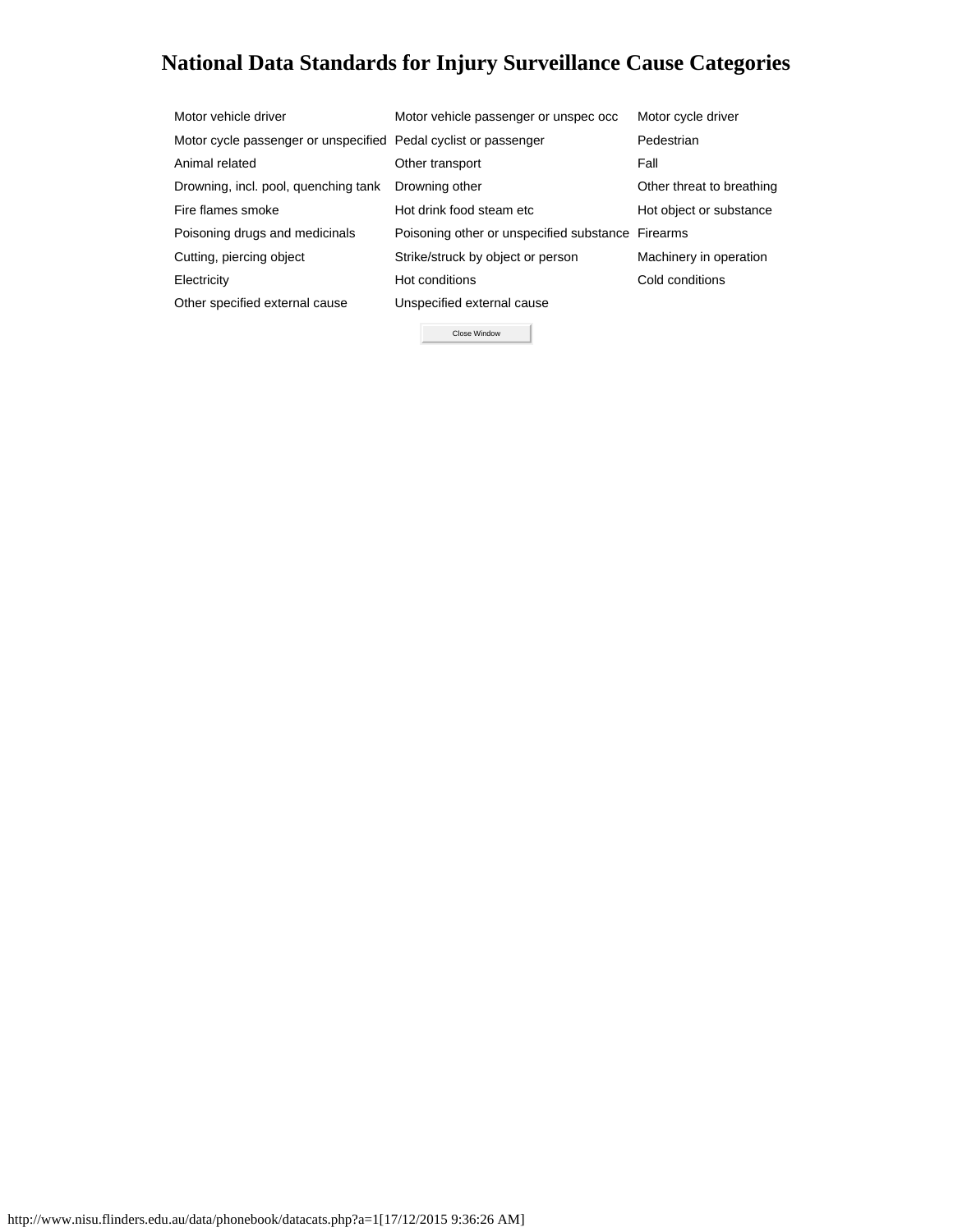<span id="page-8-0"></span>Incorporating the AIHW National Injury Surveillance Unit [Home](http://www.nisu.flinders.edu.au/index.php) **Injury Deaths Australia 1979 - 1998**

# [About](http://www.nisu.flinders.edu.au/about.php) us [Whats](http://www.nisu.flinders.edu.au/wotsnew.php) New **[Noticeboard](http://www.nisu.flinders.edu.au/nb.php) [Publications](http://www.nisu.flinders.edu.au/publications.php) [Monitor](http://www.nisu.flinders.edu.au/monitor/index.php) [Directory](http://www.nisu.flinders.edu.au/injdirect/index.php) [Diary](http://www.nisu.flinders.edu.au/diary.php) [Search](http://www.nisu.flinders.edu.au/search.php)** [Contact](http://www.nisu.flinders.edu.au/contact.php) us Site last updated [11/11/2010](http://www.nisu.flinders.edu.au/pubs/reports/2010/injcat134.php) **(State, Year of Death Registration, Counts, Rates per 100,000 Population, Age Group and Sex)** Return to Injury Deaths **Table of Contents** This classification considers whether injuries were accidental, self inflicted or inflicted by another person. **NDSIS Intent** Go straight to the **Query Form Row labels ICD-9 E-Codes** Accident • no obvious human intention to produce the injury  $||E800-E869; E880-E929$ Intentional self harm evidence is available that the injured person intended to produce the injury E950-E959 Sexual assault by bodily force **E960.1** (includes rape only) Maltreatment by parent **E967.0** (of child) Other and unspecified assault • Includes neglect or abandonment by parent, spouse or partner **E960.0; E961-E966; E967.1-E969** Event of undetermined intent E980-E989 Legal intervention or operations of war E970-E978; E990-E978; E990-E999 Complication of medical or surgical care  $\parallel$  E870-E876; E878-E879; E930-<br> $\parallel$  E870-E876; E878-E879; E930-E949

<span id="page-8-1"></span>Use this form to search for information on injury deaths in Australia from 1979 to 1998. The information is grouped by NDSIS Intent categories, state and year of death registration, age group (10) and sex.

You may make multiple selections for Group, Year and State.

| Select group(s) required                             | Select year(s) of | Males, females or all                      |
|------------------------------------------------------|-------------------|--------------------------------------------|
| <b>ALL GROUPS</b>                                    |                   | death registration persons counts or rates |
| Accident<br>Intentional Self Harm                    | ALL<br>1998       | Persons Rates                              |
| Sexual Assault<br>Maltreatment by parent or guardian | 1997<br>1996      | Select state(s)                            |
| Other Assault                                        | 1995              | <b>ALL STATES</b>                          |
| Undetermined Intent<br>Legal intervention or war     | 1994<br>1993      | <b>AUST</b><br><b>NSW</b>                  |
| Medical misadventure or adverse effects              | 1992<br>1991      | <b>VIC</b><br><b>QLD</b>                   |
|                                                      | 1990              |                                            |
|                                                      | 1989              | Submit                                     |
|                                                      | 1988<br>1987      |                                            |
|                                                      | ، مہ              |                                            |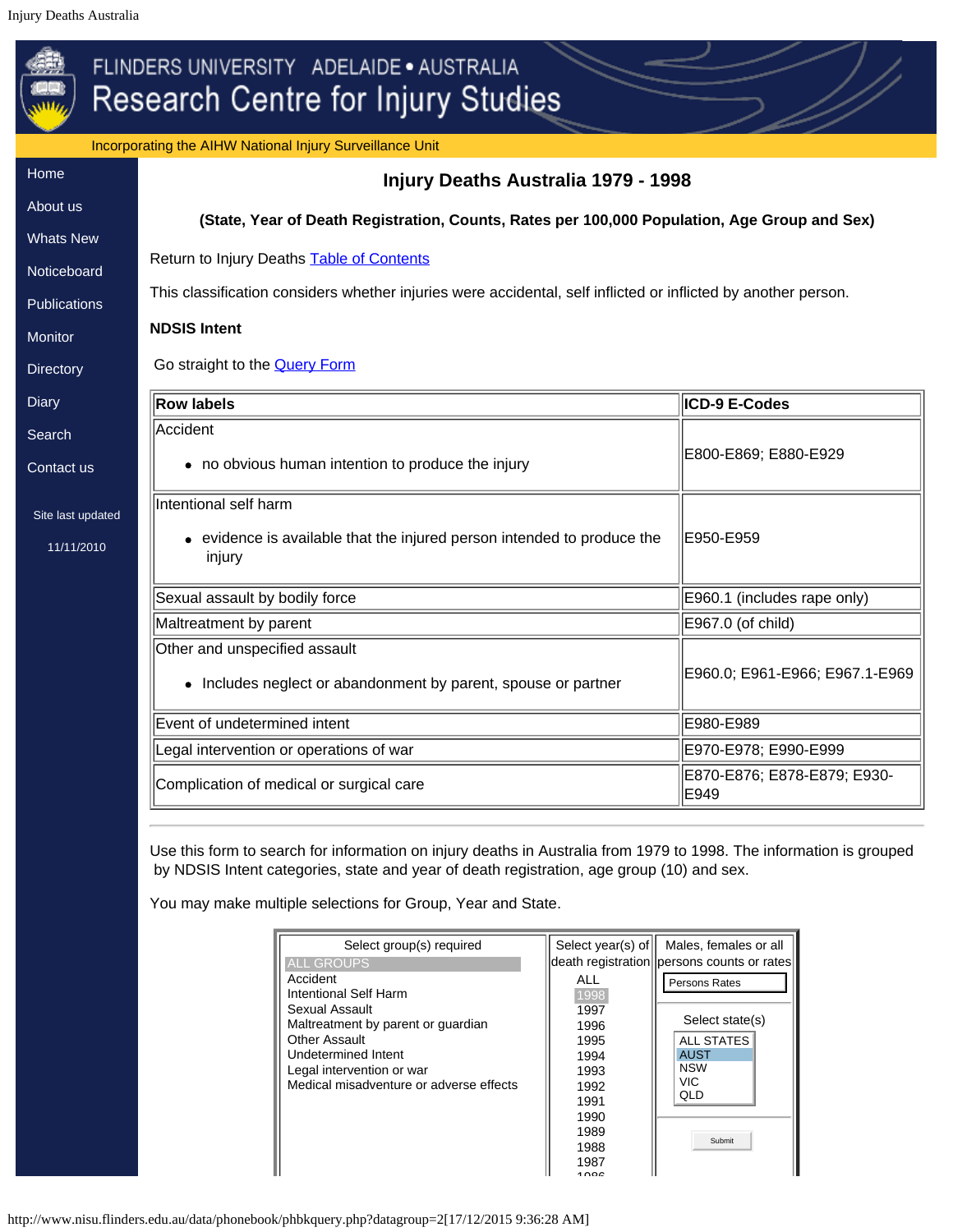### Injury Deaths Australia

| <b>ALL GROUPS</b><br>Accident<br>Intentional Self Harm<br>Sexual Assault<br>Maltreatment by parent or guardian<br>Other Assault<br>Undetermined Intent<br>Legal intervention or war<br>Medical misadventure or adverse effects | <b>ALL</b><br>1998<br>1997<br>1996<br>1995<br>1994<br>1993<br>1992<br>1991<br>1990<br>1989<br>1988<br>1987<br>1986<br>1985<br>1984<br>1983<br>1982<br>1981 | <b>ALL STATES</b><br><b>NSW</b><br><b>VIC</b><br><b>QLD</b><br>SA.<br>Reset |
|--------------------------------------------------------------------------------------------------------------------------------------------------------------------------------------------------------------------------------|------------------------------------------------------------------------------------------------------------------------------------------------------------|-----------------------------------------------------------------------------|
|--------------------------------------------------------------------------------------------------------------------------------------------------------------------------------------------------------------------------------|------------------------------------------------------------------------------------------------------------------------------------------------------------|-----------------------------------------------------------------------------|



Return to Injury Deaths **Table of Contents** 

# Contact us:

Tel: +61 8 8201 7602 Fax: +61 8 8374 0702 [Send an Email](mailto:nisu@flinders.edu.au)

RCIS is a Research Centre of the [Flinders University of South Australia](http://www.flinders.edu.au/) NISU is a collaborating unit of the [Australian Institute of Health and Welfare](http://www.aihw.gov.au/) jointly funded by AIHW and the [Commonwealth Department of Health and Ageing](http://www.health.gov.au/)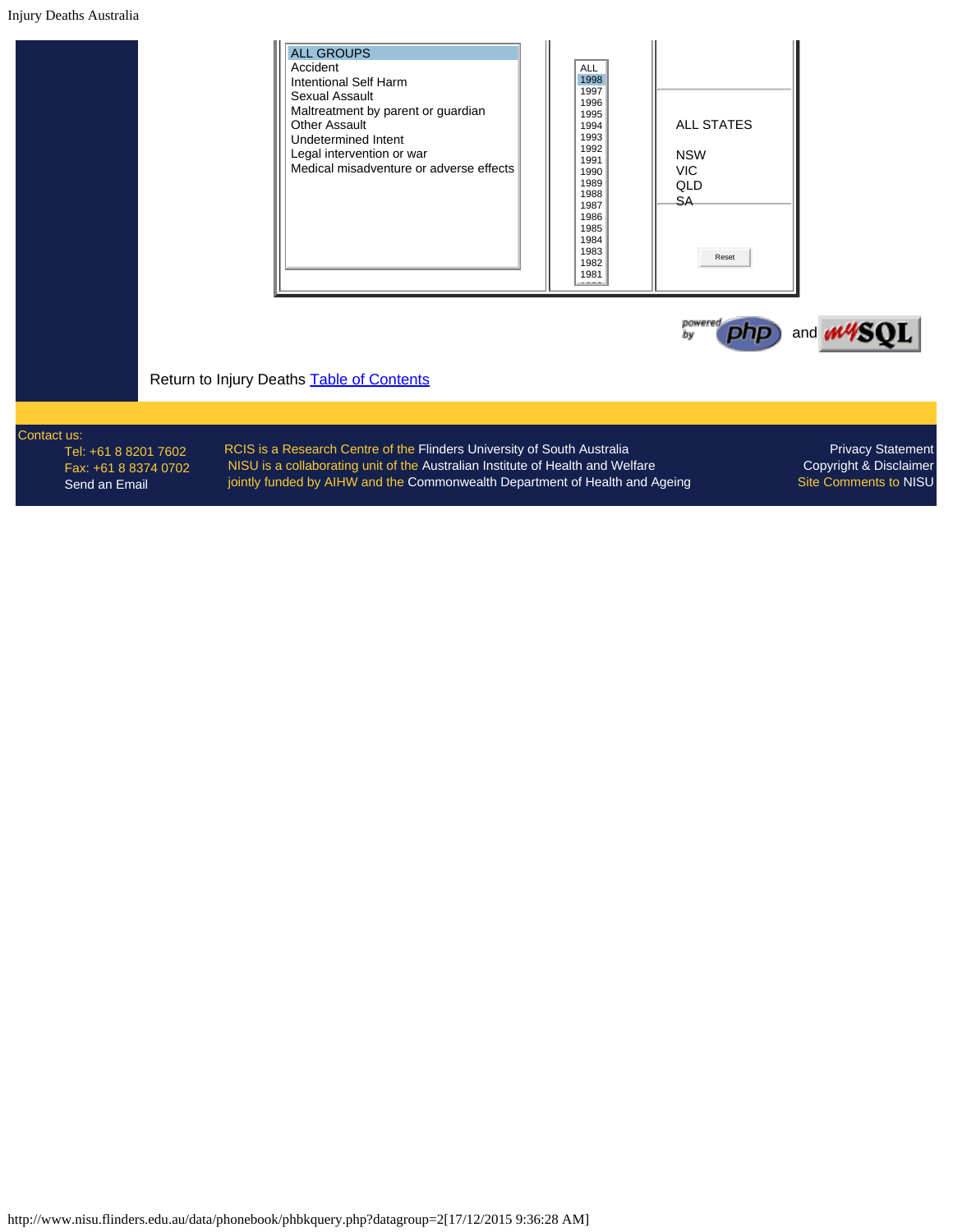# <span id="page-10-0"></span>**National Data Standards for Injury Surveillance Intent Categories**

| Accident                                         | Intentional Self Harm                   | Sexual Assault      |
|--------------------------------------------------|-----------------------------------------|---------------------|
| Maltreatment by parent or quardian Other Assault |                                         | Undetermined Intent |
| Legal intervention or war                        | Medical misadventure or adverse effects |                     |
|                                                  | Close Window                            |                     |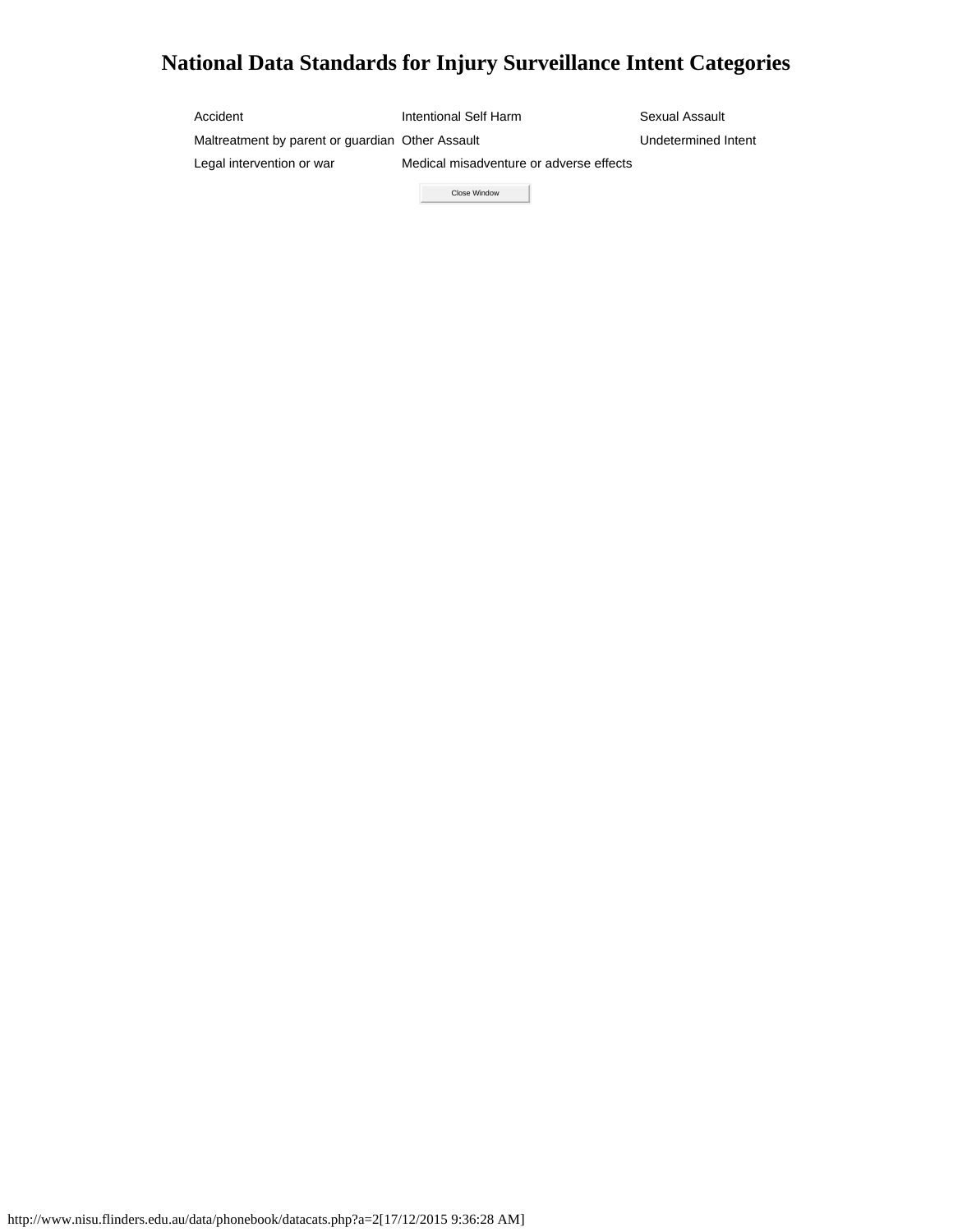Incorporating the AIHW National Injury Surveillance Unit

<span id="page-11-0"></span>

| incorporating the AIH w National Injury Surveillance Unit |                                                                                                                                                                                                                      |                                         |  |
|-----------------------------------------------------------|----------------------------------------------------------------------------------------------------------------------------------------------------------------------------------------------------------------------|-----------------------------------------|--|
| Home                                                      |                                                                                                                                                                                                                      | Injury Deaths Australia 1979 - 1998     |  |
| About us                                                  | (State, Year of Death Registration, Counts, Rates per 100,000 Population, Age Group and Sex)                                                                                                                         |                                         |  |
| <b>Whats New</b>                                          |                                                                                                                                                                                                                      |                                         |  |
| Noticeboard                                               | Return to Injury Deaths Table of Contents                                                                                                                                                                            |                                         |  |
| <b>Publications</b>                                       | This classification is based on the major sections of the ICD External Causes classification. Major groups of injuries<br>are identified - self inflicted and intentional injuries are contained in separate groups. |                                         |  |
| Monitor                                                   | <b>Major E-Code groups</b>                                                                                                                                                                                           |                                         |  |
| <b>Directory</b>                                          |                                                                                                                                                                                                                      |                                         |  |
| <b>Diary</b>                                              | Go straight to the <b>Query Form</b>                                                                                                                                                                                 |                                         |  |
| Search                                                    | <b>Row labels</b>                                                                                                                                                                                                    | <b>ICD9 E-Codes</b>                     |  |
|                                                           | Transportation                                                                                                                                                                                                       | E800-E848                               |  |
| Contact us                                                | Drowning                                                                                                                                                                                                             | E910                                    |  |
| Site last updated                                         | Poisoning, pharmaceuticals                                                                                                                                                                                           | E850-E858                               |  |
|                                                           | Poisoning, other substances                                                                                                                                                                                          | E860-E869                               |  |
| 11/11/2010                                                | Falls                                                                                                                                                                                                                | E880-E888                               |  |
|                                                           | Fires/burns/scalds                                                                                                                                                                                                   | E890-E899; E924/0,8,9                   |  |
|                                                           | Other unintentional                                                                                                                                                                                                  | E900-E909; E911-E923; E924/1; E925-E929 |  |
|                                                           | Intentional, self inflicted                                                                                                                                                                                          | E950-E959                               |  |
|                                                           | Intentional, inflicted by another                                                                                                                                                                                    | E960-E978; E990-E999                    |  |
|                                                           | Undetermined intent.                                                                                                                                                                                                 | E980-E989                               |  |
|                                                           | Medical misadventure, complications, etc. E870-E879; E930-E949                                                                                                                                                       |                                         |  |
|                                                           |                                                                                                                                                                                                                      |                                         |  |

<span id="page-11-1"></span>Use this form to search for information on injury deaths in Australia from 1979 to 1998. The information is grouped by major E-Code groups, state and year of death registration, age group (10) and sex.

You may make multiple selections for Group, Year and State.

|                                                                                                                                                                                                                                                                                                     | Select year(s) of                                                                                                                                   | Males, females or all                                                                                                      |
|-----------------------------------------------------------------------------------------------------------------------------------------------------------------------------------------------------------------------------------------------------------------------------------------------------|-----------------------------------------------------------------------------------------------------------------------------------------------------|----------------------------------------------------------------------------------------------------------------------------|
| <b>ALL GROUPS</b>                                                                                                                                                                                                                                                                                   |                                                                                                                                                     | death registration   persons counts or rates                                                                               |
| Transportation<br>Drowning<br>Poisoning, pharmaceuticals<br>Poisoning, other substances<br>Falls<br>Fires/flame/scalds<br>Other unintentional<br>Intentional, self inflicted<br>Intentional, inflicted by another<br>Undetermined intent<br>Medical misadventure, complications, etc.<br>All causes | ALL<br>1998<br>1997<br>1996<br>1995<br>1994<br>1993<br>1992<br>1991<br>1990<br>1989<br>1988<br>1987<br>1986<br>1985<br>1984<br>1983<br>1982<br>1981 | Persons Rates<br>Select state(s)<br><b>ALL STATES</b><br><b>AUST</b><br><b>NSW</b><br><b>VIC</b><br>QLD<br>Submit<br>Reset |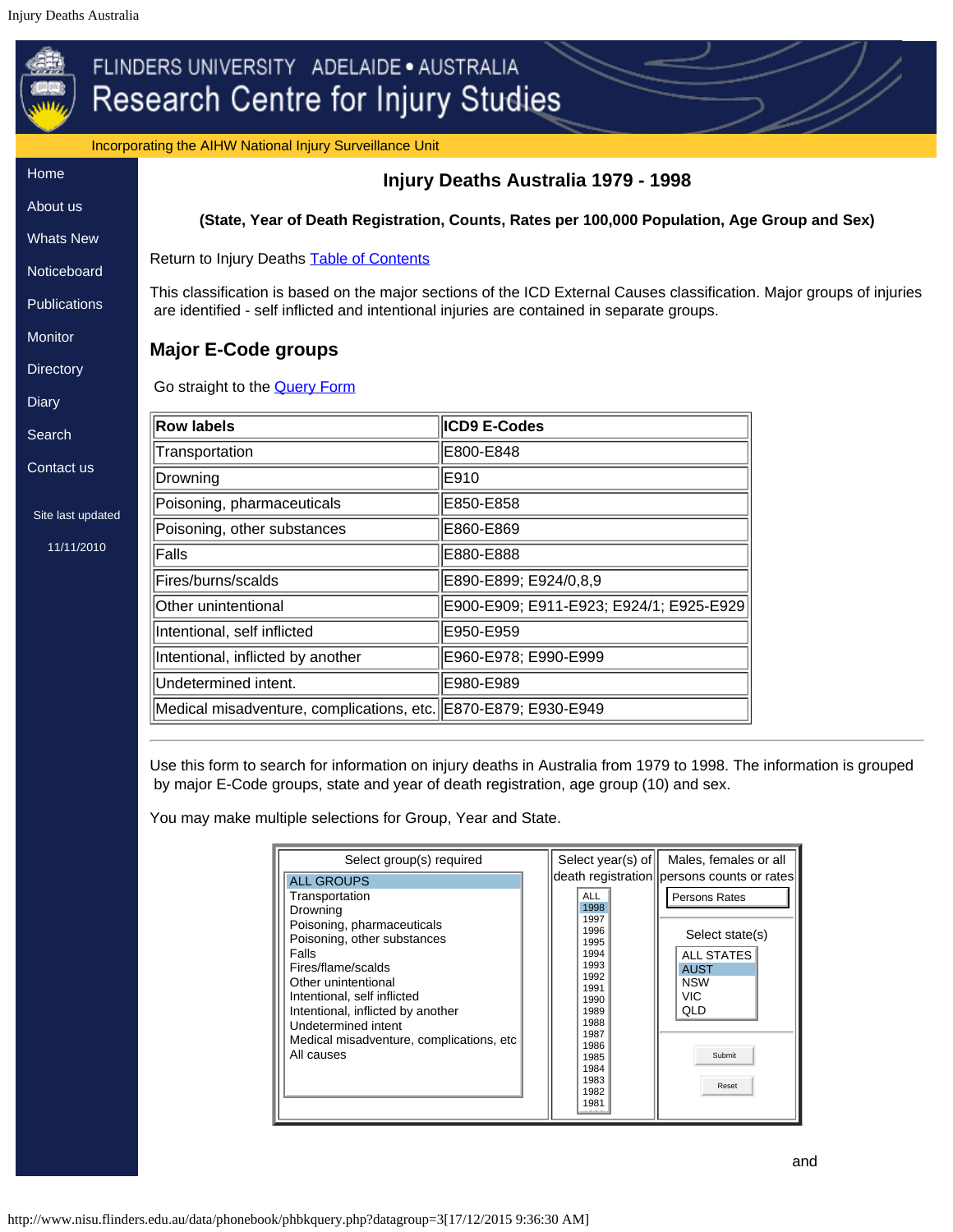



## Return to Injury Deaths **Table of Contents**

Contact us: Tel: +61 8 8201 7602 Fax: +61 8 8374 0702 [Send an Email](mailto:nisu@flinders.edu.au)

RCIS is a Research Centre of the [Flinders University of South Australia](http://www.flinders.edu.au/) NISU is a collaborating unit of the [Australian Institute of Health and Welfare](http://www.aihw.gov.au/) jointly funded by AIHW and the [Commonwealth Department of Health and Ageing](http://www.health.gov.au/)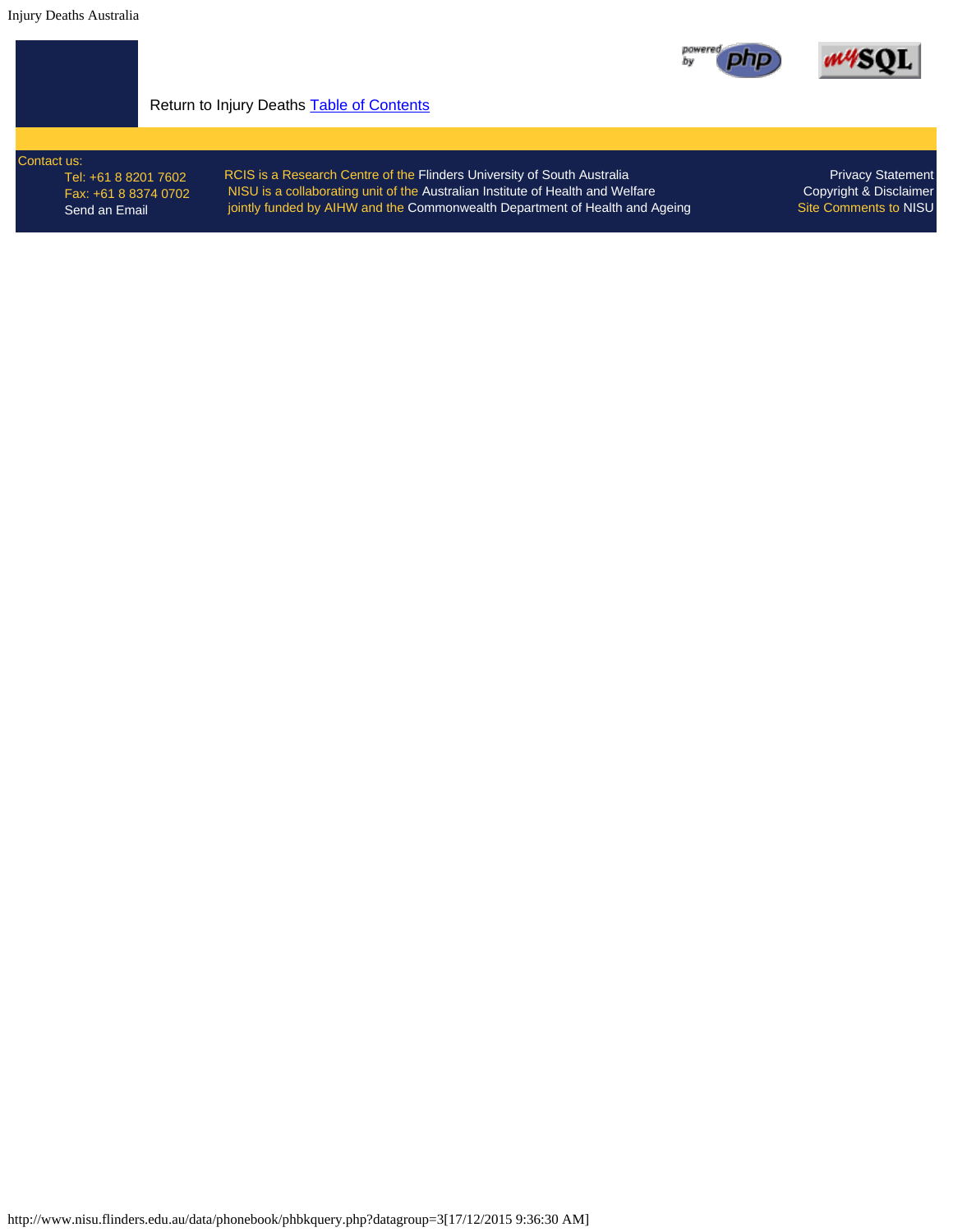# **Major E-Code Groups (summary of all injury causes)**

<span id="page-13-0"></span>

| Transportation                    | Drowning                                            | Poisoning, pharmaceuticals        |
|-----------------------------------|-----------------------------------------------------|-----------------------------------|
| Poisoning, other substances Falls |                                                     | Fires/flame/scalds                |
| Other unintentional               | Intentional, self inflicted                         | Intentional, inflicted by another |
| Undetermined intent               | Medical misadventure, complications, etc All causes |                                   |
|                                   |                                                     |                                   |

Close Window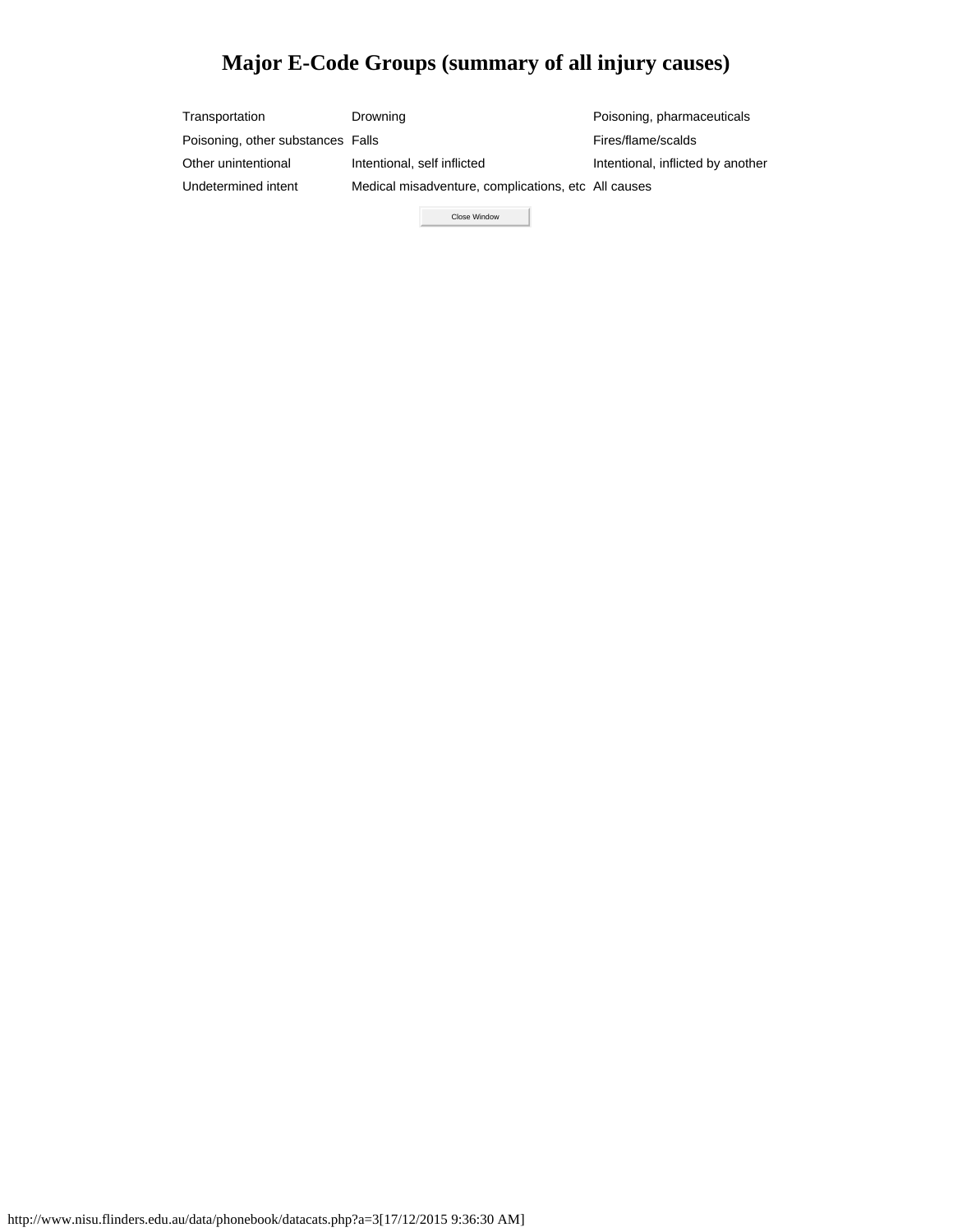<span id="page-14-0"></span>Incorporating the AIHW National Injury Surveillance Unit

[Home](http://www.nisu.flinders.edu.au/index.php) [About](http://www.nisu.flinders.edu.au/about.php) us

[Whats](http://www.nisu.flinders.edu.au/wotsnew.php) New

**[Noticeboard](http://www.nisu.flinders.edu.au/nb.php)** 

**[Publications](http://www.nisu.flinders.edu.au/publications.php)** 

**[Monitor](http://www.nisu.flinders.edu.au/monitor/index.php)** 

**[Directory](http://www.nisu.flinders.edu.au/injdirect/index.php)** 

**[Diary](http://www.nisu.flinders.edu.au/diary.php)** 

**[Search](http://www.nisu.flinders.edu.au/search.php)** 

[Contact](http://www.nisu.flinders.edu.au/contact.php) us

Site last up

# **Injury Deaths Australia 1979 - 1998**

**(State, Year of Death Registration, Counts, Rates per 100,000 Population, Age Group and Sex)**

Return to Injury Deaths **Table of Contents** 

This classification considers those cases where there was a transport related cause. It divides public road,other road and other vehicle categories and water and air transport related catgories.

# **Transport Groups**

Go straight to the [Query Form](#page-15-0)

| . у            |                                |                         |
|----------------|--------------------------------|-------------------------|
| arch           | <b>Row labels</b>              | <b>ICD-9 E-Codes</b>    |
|                | Rail transport                 | E800-E807               |
| ntact us       | <b>Public Rd/Driver</b>        | E810-E819/.0            |
| e last updated | Public Rd/Passenger            | E810-E819/.1            |
|                | Public Rd/Motor cycle          | E810-E819/.2-.3         |
| 11/11/2010     | Public Rd/Pedal cycle          | E810-E819/.6            |
|                | <b>Public Rd/Pedestrian</b>    | E810-E819/.7            |
|                | Public Rd/Other specified      | E810-E819/.4,.5,.8      |
|                | <b>Public Road Unspecified</b> | E810-E819/.9            |
|                | Not Road/Driver                | E820-E825/.0            |
|                | Not Road/Passenger             | E820-E825/.1            |
|                | Not Road/Motor cycle           | E820-E825/.2,.3         |
|                | Not Road/Pedal cycle           | E820-E825/.6            |
|                | Not Road/Pedestrian            | E820-E825/.7            |
|                | Not Road/Other specified       | E820-E825/.4,.5,.8      |
|                | Not Road/Unspecified           | E820-E825/.9            |
|                | Other Vehicle/Pedestrian       | E826-E829/.0            |
|                | Other Vehicle/Pedal cycle      | E826-E829/.1            |
|                | Other Vehicle/Animal           | E826-E829/.2,.3         |
|                | Other road vehicle             | E826-E829/.4,.8,.9      |
|                | Other vehicle NEC              | E846-E848               |
|                | Water/Water skier              | E830-E838/.4            |
|                | Water/Swimmer                  | E830-E838/.5            |
|                | Water/Other                    | E830-E838/0-.3,.6,.8,.9 |
|                | Air/Occupant                   | E840-E845/.0-.6         |
|                | Air/Parachutist                | E840-E845/.7            |
|                | Air/Other                      | E840-E845/.8,.9         |
|                | <b>Total transport</b>         | E800-E848               |
|                |                                |                         |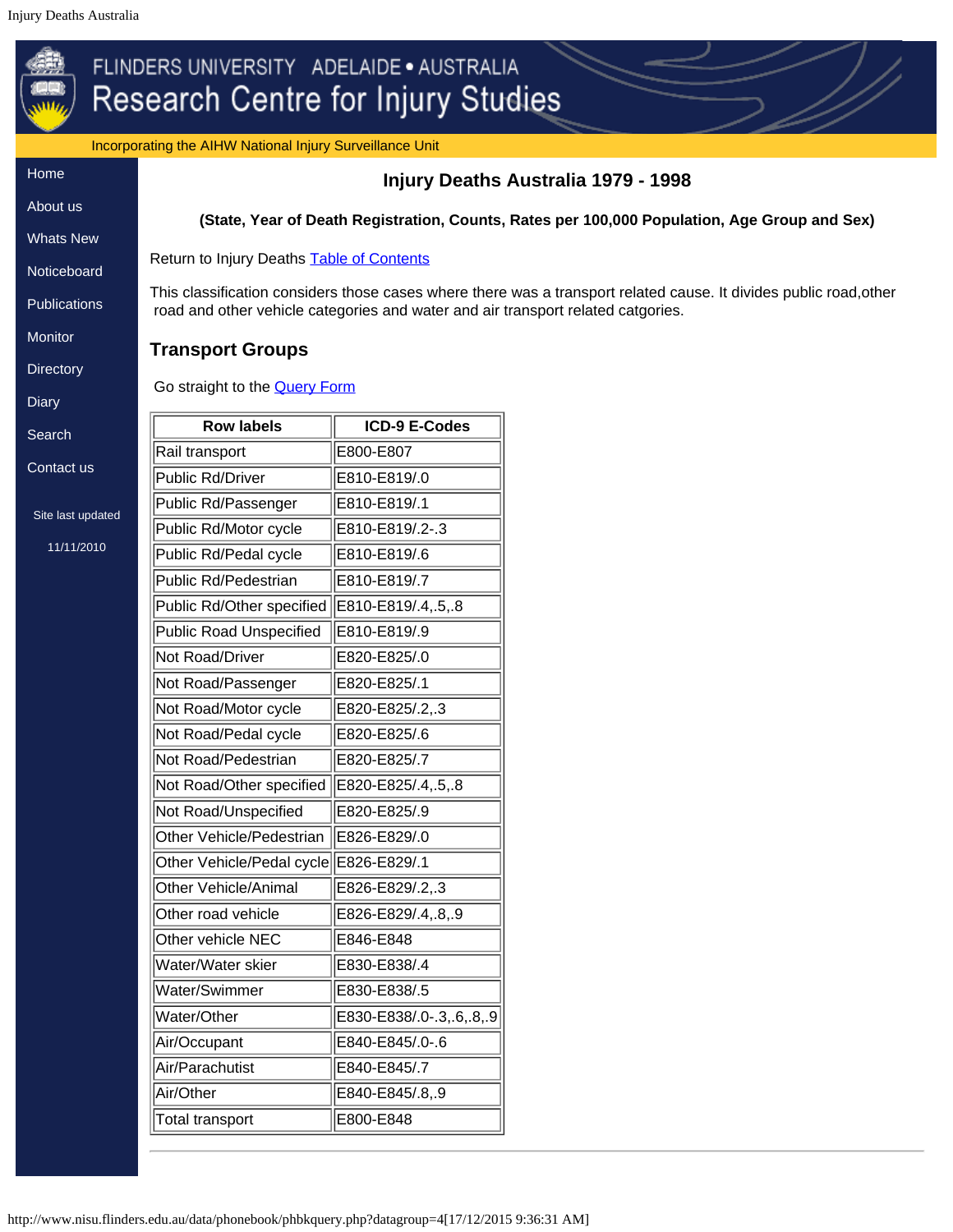<span id="page-15-0"></span>Use this form to search for information on injury deaths in Australia from 1979 to 1998. The information is grouped by transport groups, state and year of death registration, age group (10) and sex.

You may make multiple selections for Group, Year and State.

| Select group(s) required                         | Select year(s) of | Males, females or all                        |
|--------------------------------------------------|-------------------|----------------------------------------------|
| <b>ALL GROUPS</b>                                |                   | death registration   persons counts or rates |
| Rail transport                                   | ALL               | Persons Rates                                |
| Public Rd/Driver                                 | 1998<br>1997      |                                              |
| Public Rd/Passenger                              | 1996              | Select state(s)                              |
| Public Rd/Motor cycle                            | 1995              |                                              |
| Public Rd/Pedal cycle<br>Public Rd/Pedestrian    | 1994<br>1993      | <b>ALL STATES</b>                            |
| Public Rd/Other specified                        | 1992              | <b>AUST</b><br><b>NSW</b>                    |
| <b>Public Road Unspecified</b>                   | 1991              | <b>VIC</b>                                   |
| Not Road/Driver                                  | 1990<br>1989      | QLD                                          |
| Not Road/Passenger                               | 1988              |                                              |
| Not Road/Motor cycle                             | 1987<br>1986      |                                              |
| Not Road/Pedal cycle                             | 1985              | Submit                                       |
| Not Road/Pedestrian                              | 1984              |                                              |
| Not Road/Other specified<br>Not Road/Hospecified | 1983<br>1982      | Reset                                        |
|                                                  | 1981              |                                              |
|                                                  |                   |                                              |



Return to Injury Deaths **Table of Contents** 

Contact us:

Tel: +61 8 8201 7602 Fax: +61 8 8374 0702 [Send an Email](mailto:nisu@flinders.edu.au)

RCIS is a Research Centre of the [Flinders University of South Australia](http://www.flinders.edu.au/) NISU is a collaborating unit of the [Australian Institute of Health and Welfare](http://www.aihw.gov.au/) jointly funded by AIHW and the [Commonwealth Department of Health and Ageing](http://www.health.gov.au/)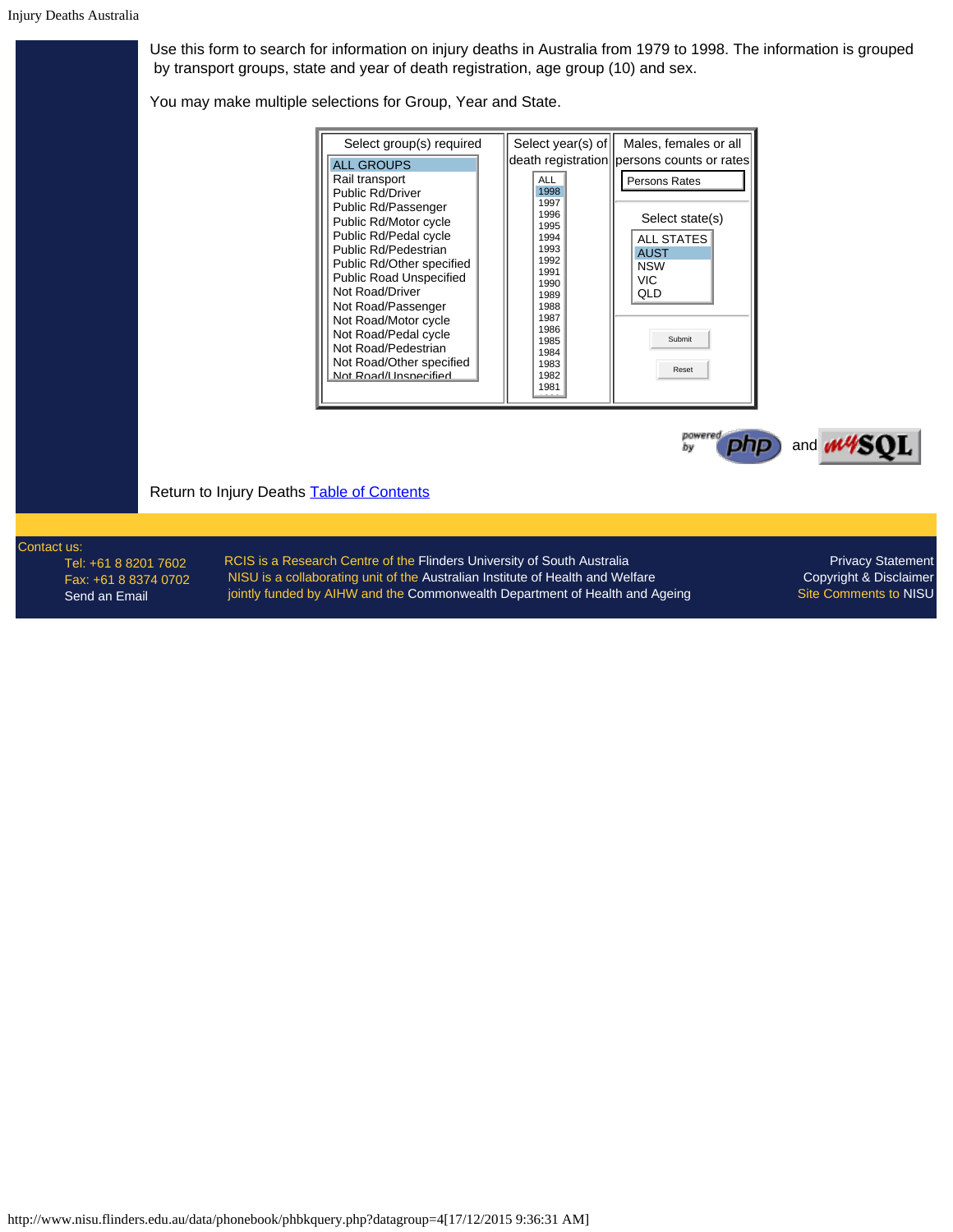# **Transport Groups**

<span id="page-16-0"></span>

| Rail transport                                    | Public Rd/Driver                               | Public Rd/Passenger  |
|---------------------------------------------------|------------------------------------------------|----------------------|
| Public Rd/Motor cycle                             | Public Rd/Pedal cycle                          | Public Rd/Pedestrian |
| Public Rd/Other specified Public Road Unspecified |                                                | Not Road/Driver      |
| Not Road/Passenger                                | Not Road/Motor cycle                           | Not Road/Pedal cycle |
| Not Road/Pedestrian                               | Not Road/Other specified Not Road/Unspecified  |                      |
| Other Vehicle/Pedestrian                          | Other Vehicle/Pedal cycle Other Vehicle/Animal |                      |
| Other road vehicle                                | Other vehicle NEC                              | Water/Water skier    |
| Water/Swimmer                                     | Water/Other                                    | Air/Occupant         |
| Air/Parachutist                                   | Air/Other                                      |                      |
|                                                   |                                                |                      |

Close Window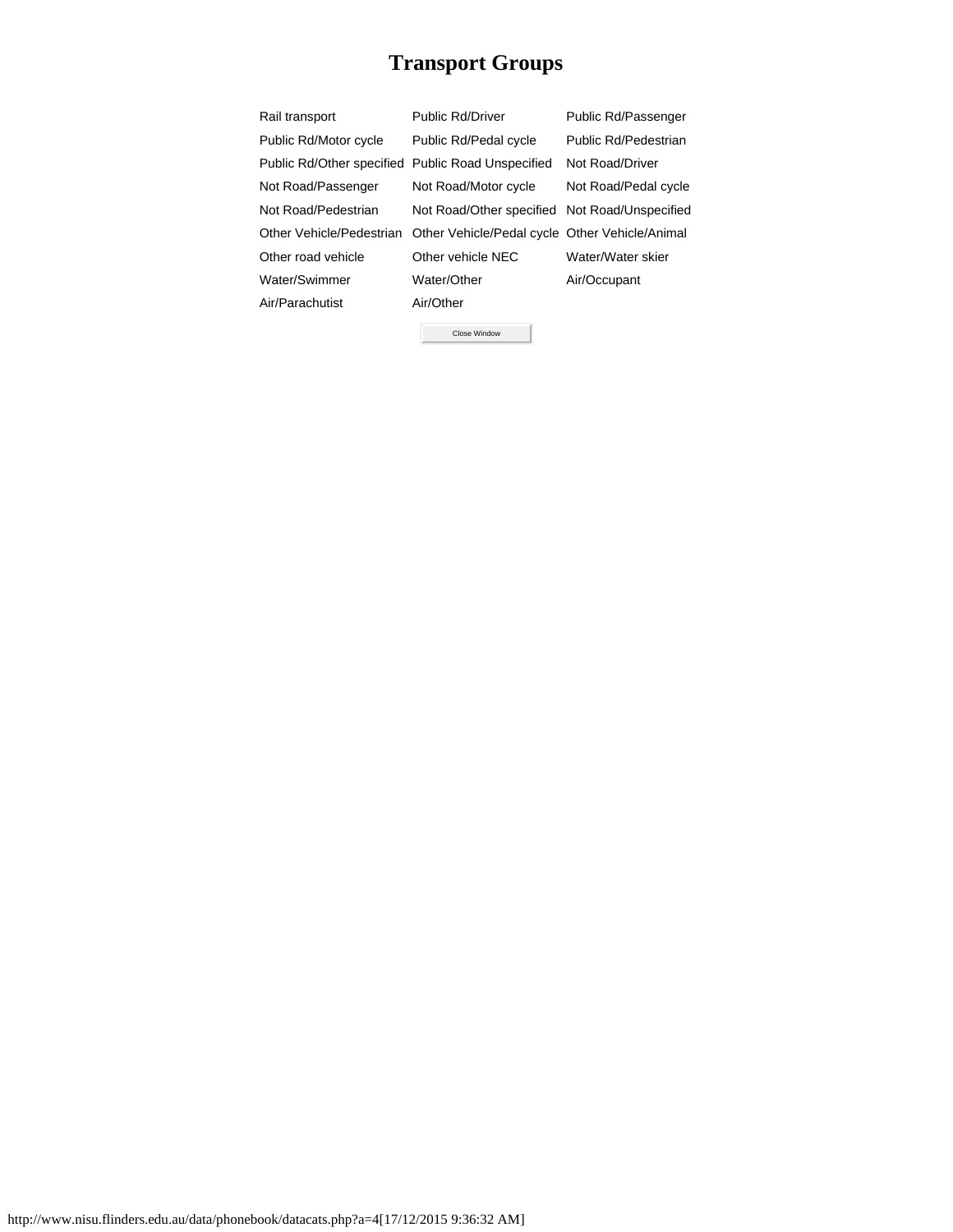<span id="page-17-0"></span>

|                                        | Incorporating the AIHW National Injury Surveillance Unit                                     |                                                                                                                                                                                                                                     |  |  |  |
|----------------------------------------|----------------------------------------------------------------------------------------------|-------------------------------------------------------------------------------------------------------------------------------------------------------------------------------------------------------------------------------------|--|--|--|
|                                        |                                                                                              | Injury Deaths Australia 1979 - 1998                                                                                                                                                                                                 |  |  |  |
| About us                               | (State, Year of Death Registration, Counts, Rates per 100,000 Population, Age Group and Sex) |                                                                                                                                                                                                                                     |  |  |  |
| <b>Whats New</b>                       |                                                                                              |                                                                                                                                                                                                                                     |  |  |  |
| Noticeboard                            | Return to Injury Deaths <b>Table of Contents</b>                                             |                                                                                                                                                                                                                                     |  |  |  |
|                                        | Intentional (interpersonal violence) causes.                                                 | These are the most detailed data. Please note that data is ordered by Accidental, Self Inflicted (suicide) and                                                                                                                      |  |  |  |
|                                        | <b>Detailed cause groups</b>                                                                 |                                                                                                                                                                                                                                     |  |  |  |
|                                        | Go straight to the <b>Query Form</b>                                                         |                                                                                                                                                                                                                                     |  |  |  |
|                                        |                                                                                              |                                                                                                                                                                                                                                     |  |  |  |
|                                        |                                                                                              | Limitations in ICD9 Ecode classifications do not permit exact replication of the NDSIS Detailed Cause categories.<br>Full documentation of the NDSIS coding system is available from NISU. Australian drowning deaths registered in |  |  |  |
|                                        | on a combination of this information and relevant Ecodes.                                    | 1992 or later use an 'ABS Drowning' data item. The drowning categories presented in this classification are based                                                                                                                   |  |  |  |
| <b>Row labels</b><br>Site last updated |                                                                                              | ICD9 E-Codes                                                                                                                                                                                                                        |  |  |  |
|                                        |                                                                                              | <b>Accidental Injuries</b>                                                                                                                                                                                                          |  |  |  |
|                                        | <b>TRANSPORT</b>                                                                             |                                                                                                                                                                                                                                     |  |  |  |
|                                        | Motor vehicle traffic                                                                        | E810-E819                                                                                                                                                                                                                           |  |  |  |
|                                        | Motor vehicle non-traffic                                                                    | E820-E825                                                                                                                                                                                                                           |  |  |  |
|                                        | Non-motor road vehicle                                                                       | E826-E829                                                                                                                                                                                                                           |  |  |  |
|                                        | E800-E807<br>Railway transport                                                               |                                                                                                                                                                                                                                     |  |  |  |
|                                        | Water transport                                                                              | E830-E838                                                                                                                                                                                                                           |  |  |  |
| Air transport                          |                                                                                              | E840-E845                                                                                                                                                                                                                           |  |  |  |
|                                        | Vehicles not elsewhere classified                                                            | E846-E848                                                                                                                                                                                                                           |  |  |  |
|                                        | <b>DROWNING</b>                                                                              |                                                                                                                                                                                                                                     |  |  |  |
| Swimming pool                          |                                                                                              | E-Code 910 and drown code 1-4, 20, 23-26                                                                                                                                                                                            |  |  |  |
|                                        | Swimming (not in pool)                                                                       | E-Code 910 and drown code 5-11, 16-19                                                                                                                                                                                               |  |  |  |
|                                        | Swept from rocks, etc.                                                                       | E-Code 910 and drown code 13-15.                                                                                                                                                                                                    |  |  |  |
|                                        | Fell/wandered into water (not swimming pool)                                                 | E-Code 910 and drown code 27-31 or 33                                                                                                                                                                                               |  |  |  |
| <b>Bath</b>                            |                                                                                              | E-Code 910 and drown code 36                                                                                                                                                                                                        |  |  |  |
|                                        | Other/unspecified drowning                                                                   | E-Code 910 and drown code 0, 12, 21, 22, 32, 34, 35, 37-99 or<br>missing                                                                                                                                                            |  |  |  |
|                                        | <b>POISONING</b>                                                                             |                                                                                                                                                                                                                                     |  |  |  |
|                                        | Opiates & related                                                                            | E850/0-2                                                                                                                                                                                                                            |  |  |  |
|                                        | Other specified analgesics                                                                   | E850/3-8                                                                                                                                                                                                                            |  |  |  |
|                                        | E851<br><b>Barbiturates</b>                                                                  |                                                                                                                                                                                                                                     |  |  |  |
|                                        | Non barbiturate sedatives/hypnotics<br>E852                                                  |                                                                                                                                                                                                                                     |  |  |  |
|                                        | Tranquillisers<br>E853                                                                       |                                                                                                                                                                                                                                     |  |  |  |
| Anti-infectives                        |                                                                                              | E856; E857                                                                                                                                                                                                                          |  |  |  |
|                                        | E850/9; E854; E855; E858<br>Other/unspecified drug, etc.                                     |                                                                                                                                                                                                                                     |  |  |  |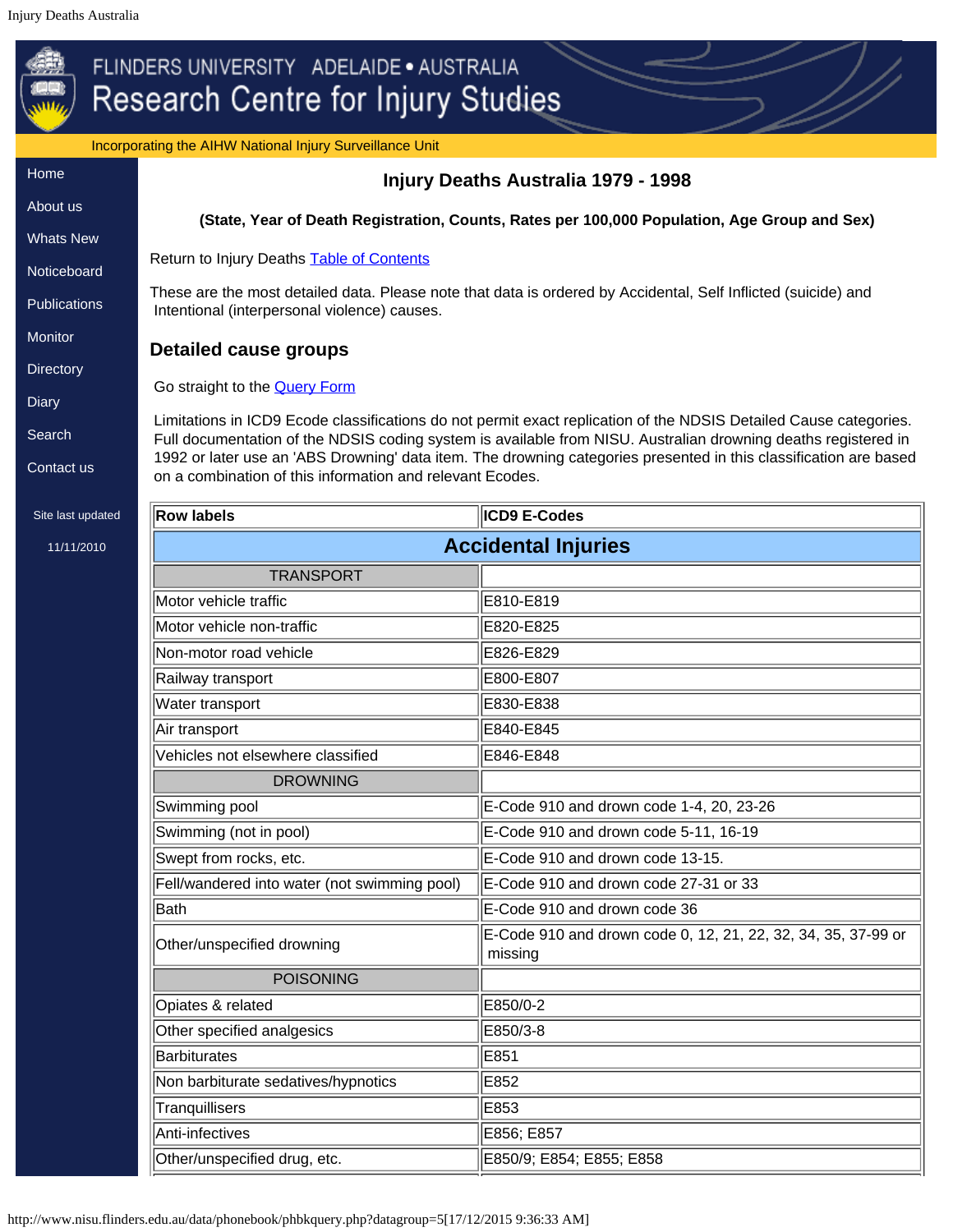| Alcoholic beverages, ethanol           | E860/0-1                                                            |
|----------------------------------------|---------------------------------------------------------------------|
| Petroleum products, solvents           | E862                                                                |
| Agricultural & horticultural chemicals | E863                                                                |
| Foodstuffs; poisonous plants           | E865                                                                |
| Motor vehicle exhaust gas              | E868/2                                                              |
| Other/unspecified substance            | E860/2-9; E861; E864; E866; E867; E868/0-1; E868/3-9; E869          |
| <b>FALLS</b>                           |                                                                     |
| <b>Stairs</b>                          | E880                                                                |
| Ladder/scaffold                        | E881                                                                |
| Building/structure                     | E882                                                                |
| Playground equipment                   | E884/0                                                              |
| Different level                        | E884/1-2,9                                                          |
| Same level: slip, trip, stumble        | E885                                                                |
| Same level: collision in sport         | E886/0                                                              |
| Fracture - cause unspecified.          | E887                                                                |
| Other/unspecified fall                 | E883; E884/3-8; E886/9; E888                                        |
| <b>FIRE &amp; FLAMES</b>               |                                                                     |
| Housefires                             | E890                                                                |
| Clothing ignition                      | E893                                                                |
| Hot substance or object, steam         | E924/0,8-9                                                          |
| Other/unspecified thermal              | E891; E892; E894-E899                                               |
| OTHER UNINTENTIONAL                    |                                                                     |
| Firearm                                | E922                                                                |
| Excessive heat                         | E900                                                                |
| Excessive cold                         | E901                                                                |
| Exposure/neglect                       | E904                                                                |
| Aspiration, food                       | E911                                                                |
| Aspiration, non-food                   | E912                                                                |
| Suffocation                            | E913                                                                |
| Foreign body                           | E914-E915                                                           |
| Struck by falling object               | E916                                                                |
| Dog bite                               | E906/0                                                              |
| Collision in sport                     | E917/0                                                              |
| Other collision                        | E917/1-9                                                            |
| Caught/crushed                         | E918                                                                |
| Machinery                              | E919                                                                |
| Cutting/piercing                       | E920                                                                |
| Explosion                              | E921; E923                                                          |
| Electric current                       | E925                                                                |
| Other/unspecified non-intentional      | E902; E903; E905; E906/1-9; E907; E908; E909; E924/1; E926-<br>E929 |
|                                        | <b>Intentional Injuries</b>                                         |
| <b>SUICIDE</b>                         |                                                                     |
| Motor vehicle exhaust (Suicide)        | E952/0                                                              |
|                                        |                                                                     |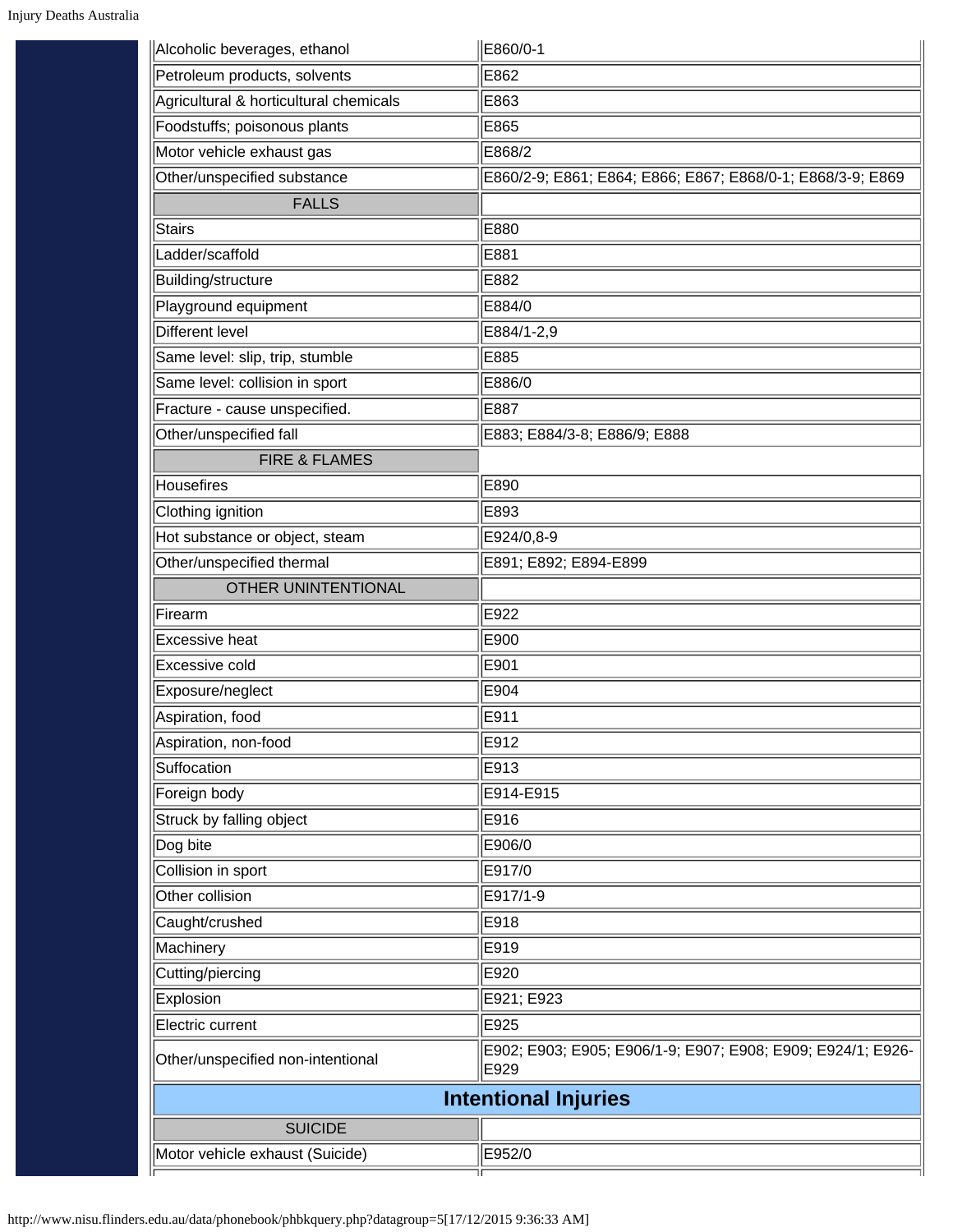| Hanging (Suicide)                                        | E953/0                                              |
|----------------------------------------------------------|-----------------------------------------------------|
| Firearm (Suicide)                                        | E955/0-4                                            |
| Poison, solids/liquids (Suicide)                         | E950                                                |
| Cutting/piercing (Suicide)                               | E956                                                |
| Other/unspecified (Suicide)                              | E951; E952/1-9; E953/1-9; E954; E955/5-9; E957-E959 |
| <b>INTERPERSONAL VIOLENCE</b>                            |                                                     |
| Unarmed fight/brawl (Interpersonal violence)             | E960/0                                              |
| Firearm (Interpersonal violence)                         | E965/0-4                                            |
| Cutting/stabbing (Interpersonal violence)                | E966                                                |
| Child battering/maltreatment (Interpersonal<br>violence) | E967                                                |
| Other/unspecified (Interpersonal violence)               | E960/1-9; E961-E964; E965/5-9; E968-E978; E990-E999 |
| Other categories                                         |                                                     |
| Undetermined intent                                      | E980-E989                                           |
| Medical misadventure, complications.                     | E870-E879; E930-E949                                |

<span id="page-19-0"></span>Use this form to search for information on injury deaths in Australia from 1979 to 1998. The information is grouped by detailed mode of injury groups, state and year of death registration, age group (10) and sex.

You may make multiple selections for Group and State.

Because of the volume of data available, searches here are restricted to one year's data at a time. For that reason, you are also advised to restrict your search to one state (or Australia) to keep the amount of data returned to a manageable size.

| Select group(s) required                                    | Select year(s) of            | Males, females or all                      |
|-------------------------------------------------------------|------------------------------|--------------------------------------------|
| <b>ALL GROUPS</b>                                           |                              | death registration persons counts or rates |
| Motor vehicle traffic<br>Motor vehicle non-traffic          | 1998<br>1997                 | Persons Rates                              |
| Non-motor road vehicle<br>Railway transport                 | 1996<br>1995<br>1994         | Select state(s)                            |
| Water transport<br>Air transport                            | 1993<br>1992<br>1991         | <b>ALL STATES</b><br><b>AUST</b>           |
| Vehicles nec<br>Swimming pool                               | 1990<br>1989                 | <b>NSW</b><br><b>VIC</b>                   |
| Swimming (not in pool)<br>Swept from rocks, etc             | 1988<br>1987<br>1986         | QLD                                        |
| Fell/wandered into water (not swimming pool)<br><b>Bath</b> | 1985<br>1984                 | Submit                                     |
| Other/unspecified drowning<br>Opiates & related             | 1983<br>1982<br>1981<br>1980 | Reset                                      |
|                                                             |                              |                                            |



Return to Injury Deaths **Table of Contents** 

Contact us:

Tel: +61 8 8201 7602 Fax: +61 8 8374 0702 [Send an Email](mailto:nisu@flinders.edu.au)

RCIS is a Research Centre of the [Flinders University of South Australia](http://www.flinders.edu.au/) NISU is a collaborating unit of the [Australian Institute of Health and Welfare](http://www.aihw.gov.au/) jointly funded by AIHW and the [Commonwealth Department of Health and Ageing](http://www.health.gov.au/)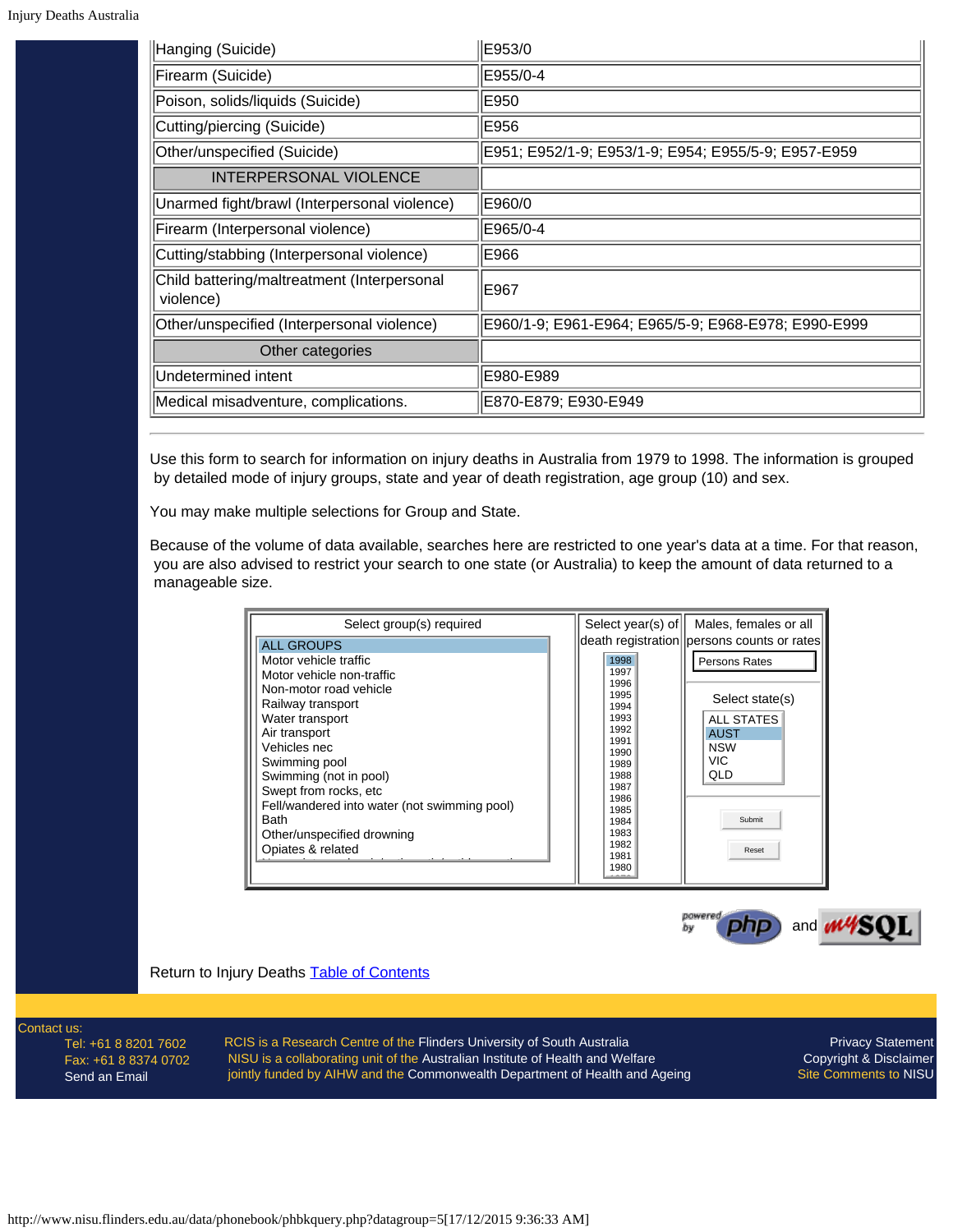# **Detailed mode of injury groups**

<span id="page-20-0"></span>

| Motor vehicle traffic               | Motor vehicle non-traffic                    | Non-motor road vehicle                                 |
|-------------------------------------|----------------------------------------------|--------------------------------------------------------|
| Railway transport                   | Water transport                              | Air transport                                          |
| Vehicles nec                        | Swimming pool                                | Swimming (not in pool)                                 |
| Swept from rocks, etc               | Fell/wandered into water (not swimming pool) | Bath                                                   |
| Other/unspecified drowning          | Opiates & related                            | Non-opiate analgesic/antipyretic/antirheumatic         |
| <b>Barbiturates</b>                 | Non barbiturate sedatives/hypnotics          | Tranquillisers                                         |
| Anti-infectives                     | Other/unspecified drug, etc                  | Alcoholic beverages, ethanol                           |
| Petroleum products, solvents        | Agricultural & horticultural chemicals       | Foodstuffs; poisonous plants                           |
| Motor vehicle exhaust gas           | Other/unspecified substance                  | <b>Stairs</b>                                          |
| Ladder/scaffold                     | Building/structure                           | Different level: playground equipment                  |
| Different level: other              | Same level: slip, trip, stumble              | Same level: collision in sport                         |
| Fracture - cause unspec.            | Other/unspecified fall                       | <b>Housefires</b>                                      |
| Clothing ignition                   | Hot substance or object, steam               | Other/unspecified thermal                              |
| Firearm missile                     | Excessive heat                               | Excessive cold                                         |
| Exposure/neglect/hunger/thirst      | Aspiration, food                             | Aspiration, non-food                                   |
| Mechanical suffocation              | Foreign body                                 | Struck by falling object                               |
| Dog bite                            | Strike/struck by object or person: in sports | Strike/struck by object or person: other               |
| Caught in or between objects        | Machinery                                    | Cutting/piercing                                       |
| Explosion                           | Electric current                             | Other non-intentional (incl. unspecified, late effects |
| Motor vehicle exhaust SUI           | Hanging SUI                                  | Firearm SUI                                            |
| Poison, solids/liquids SUI          | Cutting/piercing SUI                         | Other/unspecified SUI                                  |
| Unarmed fight/brawl IPV             | Firearm IPV                                  | Cutting/stabbing IPV                                   |
| Child battering/maltreatment IPV    | Other/unspecified IPV                        | Undetermined intent                                    |
| Medical misadventure, complications |                                              |                                                        |

Close Window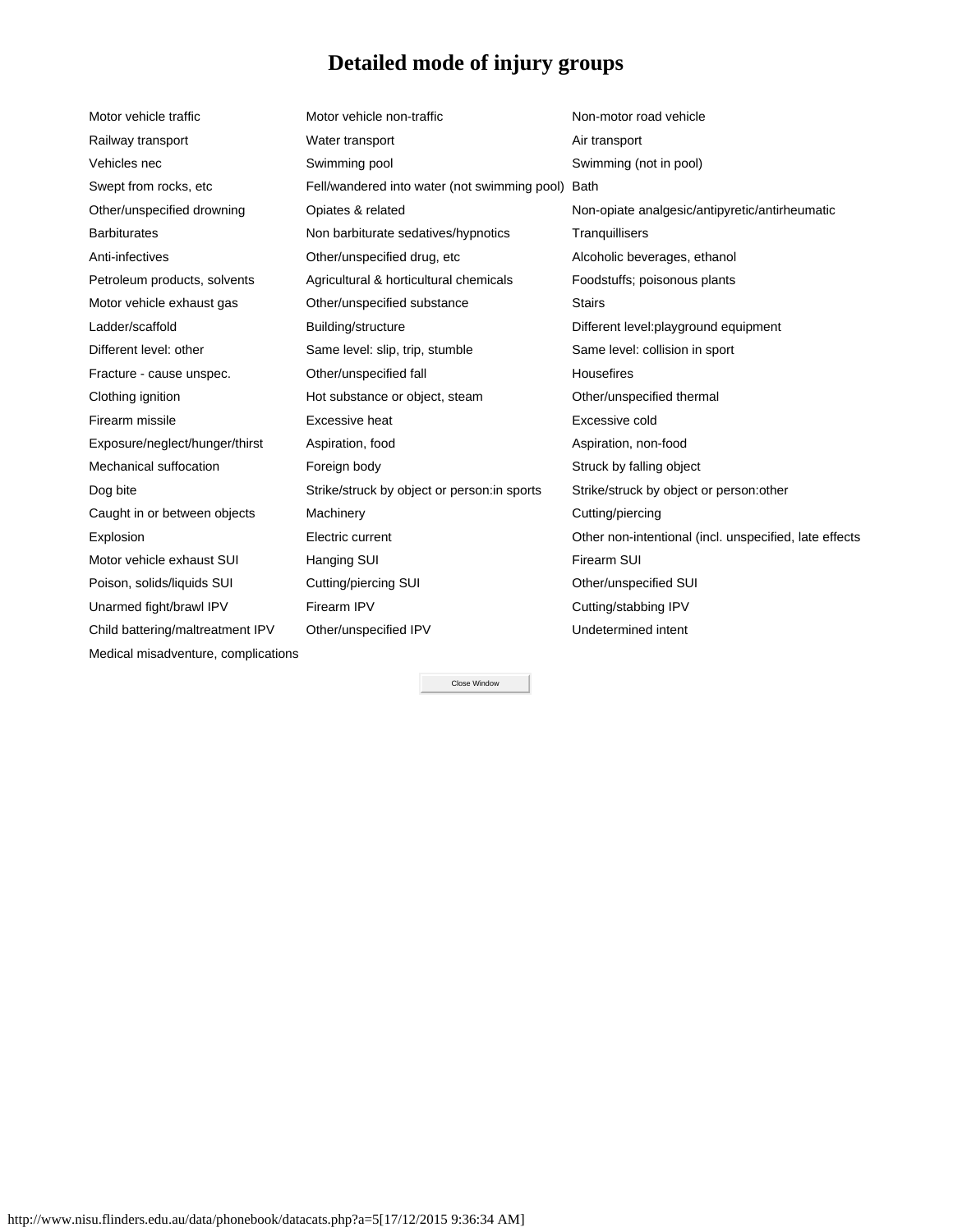### <span id="page-21-0"></span>Incorporating the AIHW National Injury Surveillance Unit

# [Home](http://www.nisu.flinders.edu.au/index.php) [About](http://www.nisu.flinders.edu.au/about.php) us

[Whats](http://www.nisu.flinders.edu.au/wotsnew.php) New [Noticeboard](http://www.nisu.flinders.edu.au/nb.php) **[Publications](http://www.nisu.flinders.edu.au/publications.php)** [Monitor](http://www.nisu.flinders.edu.au/monitor/index.php)

**Australian Institute of Health and Welfare NISU**

Following the issue of Monitor 8 and the article on guns, we received a request for data on firearm related deaths over a longer period. We thought the information we found might be of interest to others, so here it is.

The data presented here were initially extracted from the detailed data tables on this site for the period 1979-1994, but have since been updated to 1999.

Please refer to the [documentation](#page-0-1) accompanying these tables so that you understand the definitions of the data and the time periods reported.

**[Directory](http://www.nisu.flinders.edu.au/injdirect/index.php) [Diary](http://www.nisu.flinders.edu.au/diary.php)** 

[Search](http://www.nisu.flinders.edu.au/search.php)

[Contact](http://www.nisu.flinders.edu.au/contact.php) us

Site last updated [11/11/2010](http://www.nisu.flinders.edu.au/pubs/reports/2010/injcat134.php)





Contact us Tel: +61 8 8201 7602 Fax: +61 8 8374 0702 [Send an Email](mailto:nisu@flinders.edu.au)

RCIS is a Research Centre of the [Flinders University of South Australia](http://www.flinders.edu.au/) NISU is a collaborating unit of the [Australian Institute of Health and Welfare](http://www.aihw.gov.au/) jointly funded by AIHW and the [Commonwealth Department of Health and Ageing](http://www.health.gov.au/)

[Privacy Statement](http://www.nisu.flinders.edu.au/privacy.php) [Copyright & Disclaimer](http://www.nisu.flinders.edu.au/copy.php) Site Comments to [NISU](mailto:nisu@flinders.edu.au)

http://www.nisu.flinders.edu.au/data/phonebook/queries/guns.php[17/12/2015 9:36:35 AM]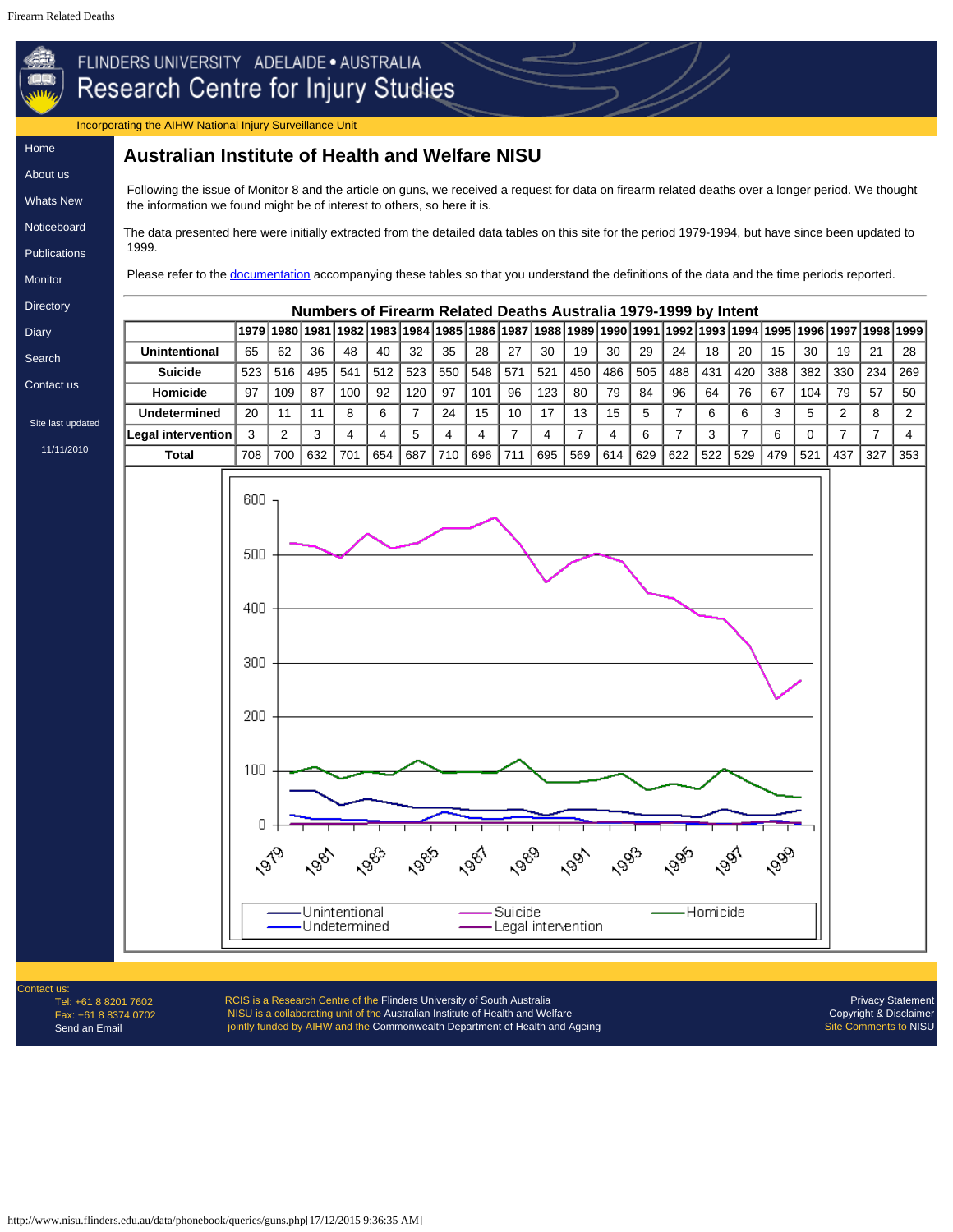## <span id="page-22-0"></span>FLINDERS UNIVERSITY ADELAIDE · AUSTRALIA **Research Centre for Injury Studies** Incorporating the AIHW National Injury Surveillance Unit [Home](http://www.nisu.flinders.edu.au/index.php) **Injury by Firearms Australia 1994** [About](http://www.nisu.flinders.edu.au/about.php) us [Whats](http://www.nisu.flinders.edu.au/wotsnew.php) New J Harrison, J Moller, S Bordeaux June 1996 **[Noticeboard](http://www.nisu.flinders.edu.au/nb.php) [Publications](http://www.nisu.flinders.edu.au/publications.php)** • [Key Facts](#page-22-1) [Key Indicators of Firearm related death](#page-22-2) [Monitor](http://www.nisu.flinders.edu.au/monitor/index.php) [Age and sex distribution](#page-22-3) o [Trends in death rates](#page-23-0) **[Directory](http://www.nisu.flinders.edu.au/injdirect/index.php)** o [State and Territory differences](#page-24-0) o [Urban / Rural differences](#page-25-0) **[Diary](http://www.nisu.flinders.edu.au/diary.php)** o [International differences](#page-25-1) **[Search](http://www.nisu.flinders.edu.au/search.php)** o **[Hospitalisation](#page-26-0)** o [Data issues](#page-27-0) [Contact](http://www.nisu.flinders.edu.au/contact.php) us **Key Facts** Site last updated [11/11/2010](http://www.nisu.flinders.edu.au/pubs/reports/2010/injcat134.php) 522 deaths caused by firearms were registered in Australia in 1994. In addition to deaths, about 500 hospital admissions each year are due to non fatal firearm related injuries.

- <span id="page-22-1"></span>• Firearm deaths comprise 7.3% of all injury deaths.
- Most firearm deaths are suicides; most admitted cases are due to accidents.
- Firearm death rates have declined in recent years.
- Firearm death rates are generally higher in rural and remote areas than in urban areas.
- Australia has a higher firearm related homicide rate than England & Wales and Switzerland, but lower than Canada and much lower than the United States.

# <span id="page-22-2"></span>**Key Indicators of Firearm related death**

|                                      |       | Males Females Persons |      |
|--------------------------------------|-------|-----------------------|------|
| Cases                                | 468   | 54                    | 522  |
| Percent of all injury deaths         | 9.2%  | 2.6%                  | 7.3% |
| Crude rate/100,000 pop               | 5.3   | 0.6                   | 2.9  |
| Age adjusted rate/100,000 pop        | 5.3   | 0.6                   | 2.9  |
| Change in age adj. rate since 1993   | $-4%$ | 33%                   | 0%   |
| Average years lost before age 75 yrs | 33    | 39                    | 34   |

# <span id="page-22-3"></span>**Age and sex distribution**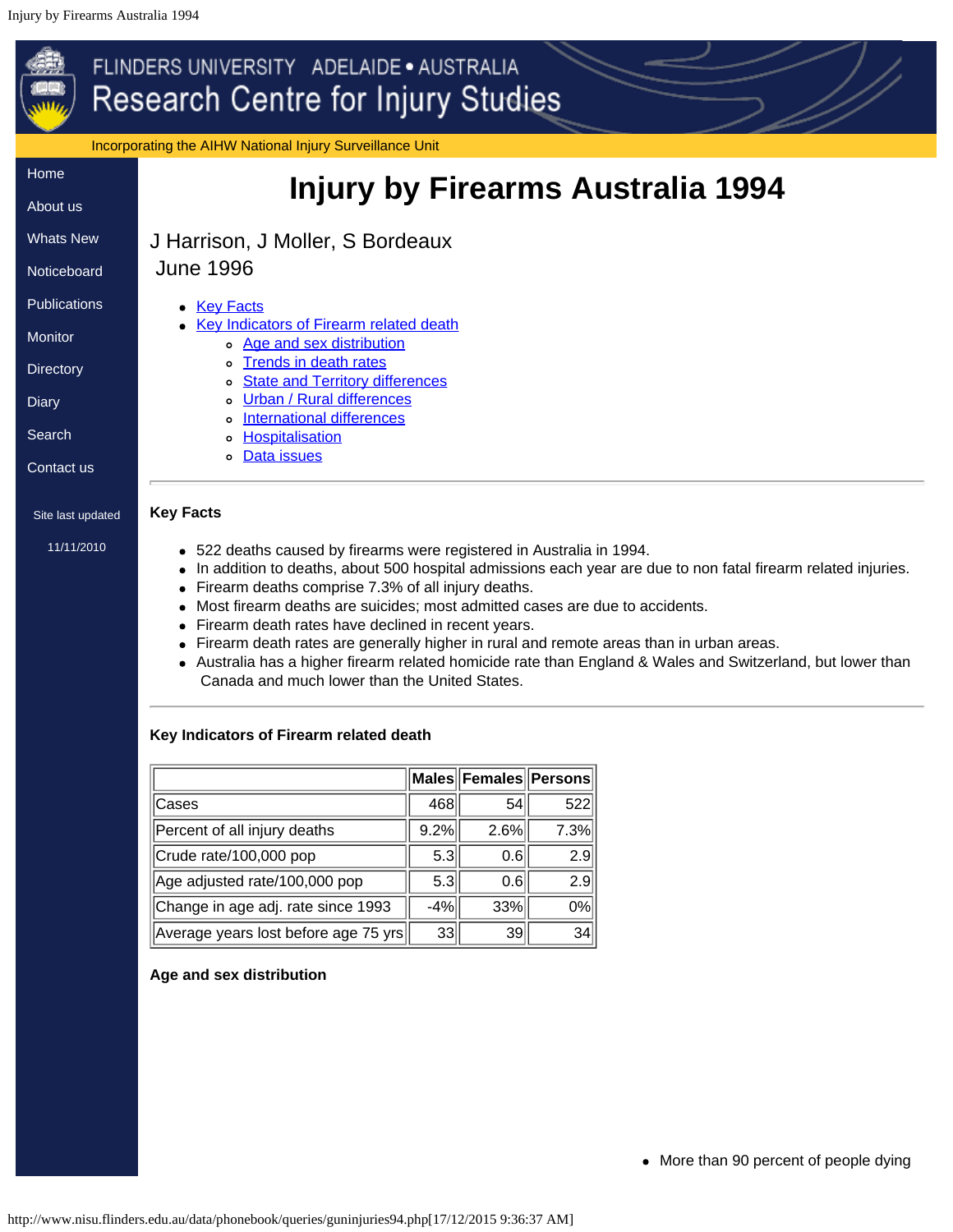

due to firearm injuries were males.

- For males, rates were highest for young adults and in old age.
- For females, there was less variation of rates with age. Rates were low in old age.

Suicide accounted for 85% of male firearm deaths, homicide for 10%, and 3% were registered as

accidental. Intent was not stated for

For females, homicide accounted for 52% of firearm deaths, suicide for 36% and 10% were registered as accidental. Intent was not stated for

the remainder.

2%.

 $\bullet$ 

The routine deaths data set holds no information about the assailant, in the cases of firearm homicide. Other data (Australian Institute of Criminology) show that most homicides are perpetrated by males, especially males aged 15 to 29 years.

## <span id="page-23-0"></span>**Trends in death rates**

Firearm death rates have declined in  $\bullet$ recent years, especially for males.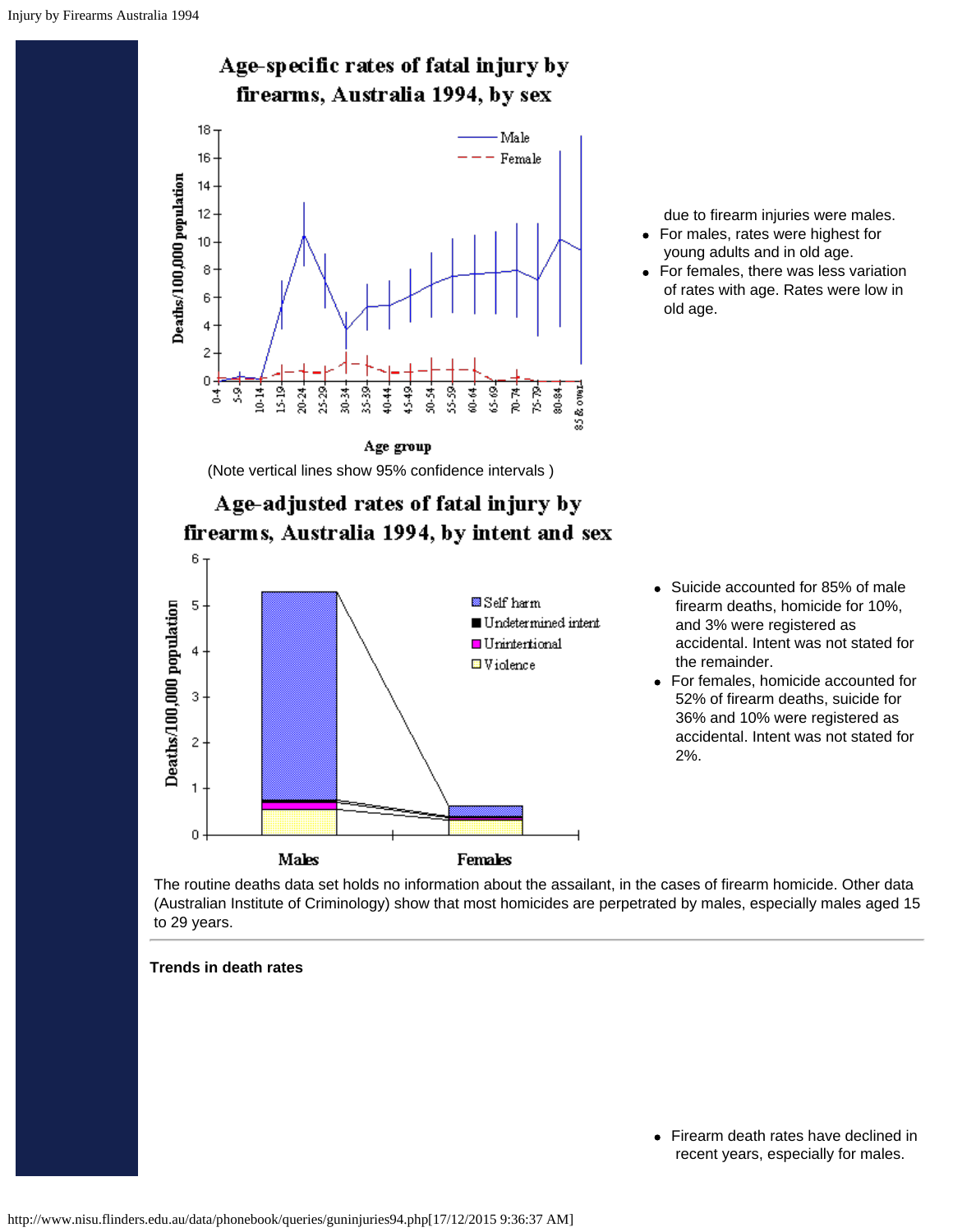

• Contributing most to the decline were a drop in the rate of firearm suicide, and in the rate of firearm homicide.

- The male rate of suicide using other methods has risen while the firearm related suicide rate has fallen.
- For female suicide and for male and female homicide, death rates due to firearms have dropped in relation to rates due to other methods.

- <span id="page-24-0"></span>• The rate of registered deaths due to firearms was significantly higher than the national average rate in Queensland, Tasmania and the Northern Territory.
- Rates recorded for Victoria and the ACT were significantly lower than the national rate.
- A high firearm suicide rate for older males contributed to the high rate in Tasmania.
- One-third of the firearm deaths registered in the Northern Territory were recorded as homicides, higher than the national average (15%).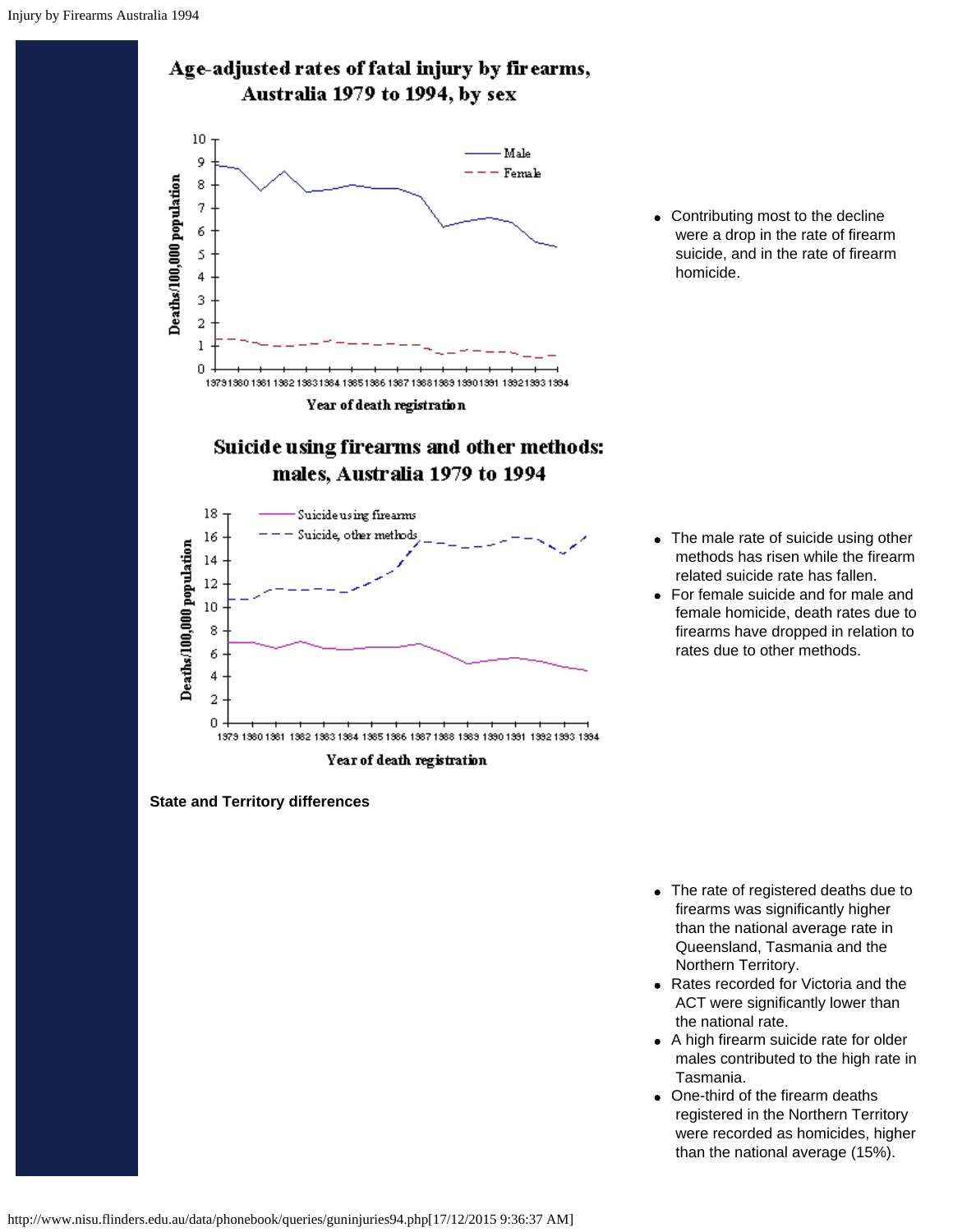

(Note vertical lines show 95% confidence intervals )

## <span id="page-25-0"></span>**Urban / Rural differences**

| Total Firearm death rate, males, by type of region: Annual Average 1990-1992 |                  |                                          |  |  |
|------------------------------------------------------------------------------|------------------|------------------------------------------|--|--|
| Type of region                                                               | Rate per 100,000 | Relative risk compared with capital city |  |  |
| Capital City                                                                 | 4.1              | 1.0                                      |  |  |
| Other major Urban                                                            | 7.21             | 1.8                                      |  |  |
| Rural Major                                                                  | 9.0              | 2.2                                      |  |  |
| Rural Other                                                                  | 13.3             | 3.2                                      |  |  |
| Remote major                                                                 | 10.3             | 2.5                                      |  |  |
| Remote other                                                                 | 21.0             | 5.1                                      |  |  |

Source: Australian Injury Prevention Bulletin 8 1994

- Firearm death rates are generally higher in rural and remote regions, with the highest rate in low population density "rural other" and "remote other" regions.
- The overall suicide rate was high in "rural other" and "remote other" regions particularly among 15-24 and 45-54 year old males. While numbers of firearm deaths in these regions are too small to definitively assess age specific patterns, it appears that firearms make a significant contribution to deaths in these high risk categories.

### <span id="page-25-1"></span>**International differences**

| International firearm and other homicide rates per 100,000 persons, 1994 |      |  |       |                  |      |  |
|--------------------------------------------------------------------------|------|--|-------|------------------|------|--|
| England & Wales<br>USA.<br>Switzerland<br>Australia  <br>Canada          |      |  |       |                  |      |  |
| Firearm                                                                  | 0.51 |  | (0.4) |                  | 6.3  |  |
| <b>Other</b>                                                             |      |  | 1.5   | 1.61             |      |  |
| <b>Total</b>                                                             |      |  | 1.91  | 2.3 <sub>1</sub> | 9.01 |  |

Source Australian Institute of Criminology May 1996, and Killias 1993 (1994 data except Switzerland 1983-1986.)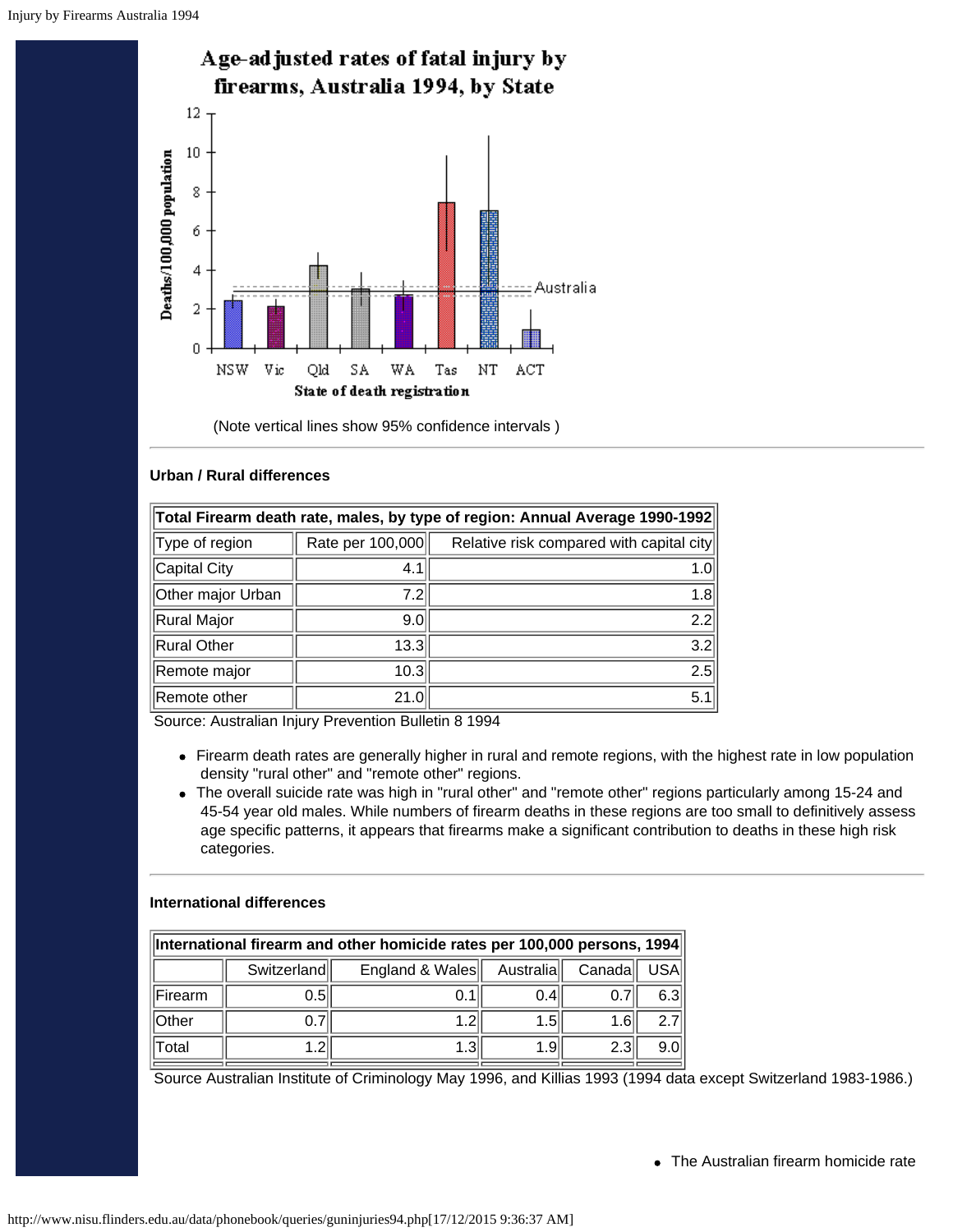



**Percentage of households owning a firearm**

Switzerland England & Wales Australia Canada USA 27.2 || 4.7 || 19.6 || 29.1 ||48.0

 is higher than England and Wales, about equal to Switzerland, but much lower than Canada and the United States.

- The proportion of firearm homicide is minimal in England and Wales but represents 70% of United States homicides.
- In Australia the proportion of firearm homicide is 21%, in Canada 26% and Switzerland 40%

Source: Killias 1993

- Rates of homicide and suicide, and proportions due to firearms, vary widely between countries.
- Availability of firearms also varies between countries based on estimates of proportion of households with a firearm.
- Association has been found between firearm ownership, and both suicide and homicide. This has been found when comparing levels for whole countries (eg Killias 1993), though such studies have important limitations. It has also been found when comparing individuals in households which did or did not have a firearm (Brent et al 1992; Kellermann et al 1992, 1993).

## <span id="page-26-0"></span>**Hospitalisation**

| Firearm related hospital separations Australia (excl NT) 1992/93 |                                                                     |    |      |
|------------------------------------------------------------------|---------------------------------------------------------------------|----|------|
|                                                                  | Total Hospital Separations Died in hospital Total Hospital Bed days |    |      |
| 1992/93                                                          |                                                                     |    |      |
| Unintentional                                                    | 368                                                                 |    | 2539 |
| Self harm                                                        | 104                                                                 | 18 | 1020 |
| Violence                                                         | 95                                                                  |    | 627  |
| Total                                                            | 567                                                                 | 32 | 4186 |

- Approximately two thirds of injuries related to firearms resulting in hospitalisation are unintentional. This is in sharp contrast with deaths data. Events recorded as self harm account for about 17% to 18% of cases and violence for about 15% of cases.
- Less than 10% of hospitalised cases die in hospital, with the exception of those as a result of self harm. This suggests that the majority of these cases are in addition to those recorded in death statistics.
- 30% of injuries involved the head of the victim and treatment of all hospitalised cases required 4186 bed days

| Hospitalised cases; body regions injured |                |
|------------------------------------------|----------------|
|                                          |                |
| Head, face                               | 170   30.0     |
| Lower limb                               | $\ 145\ $ 25.6 |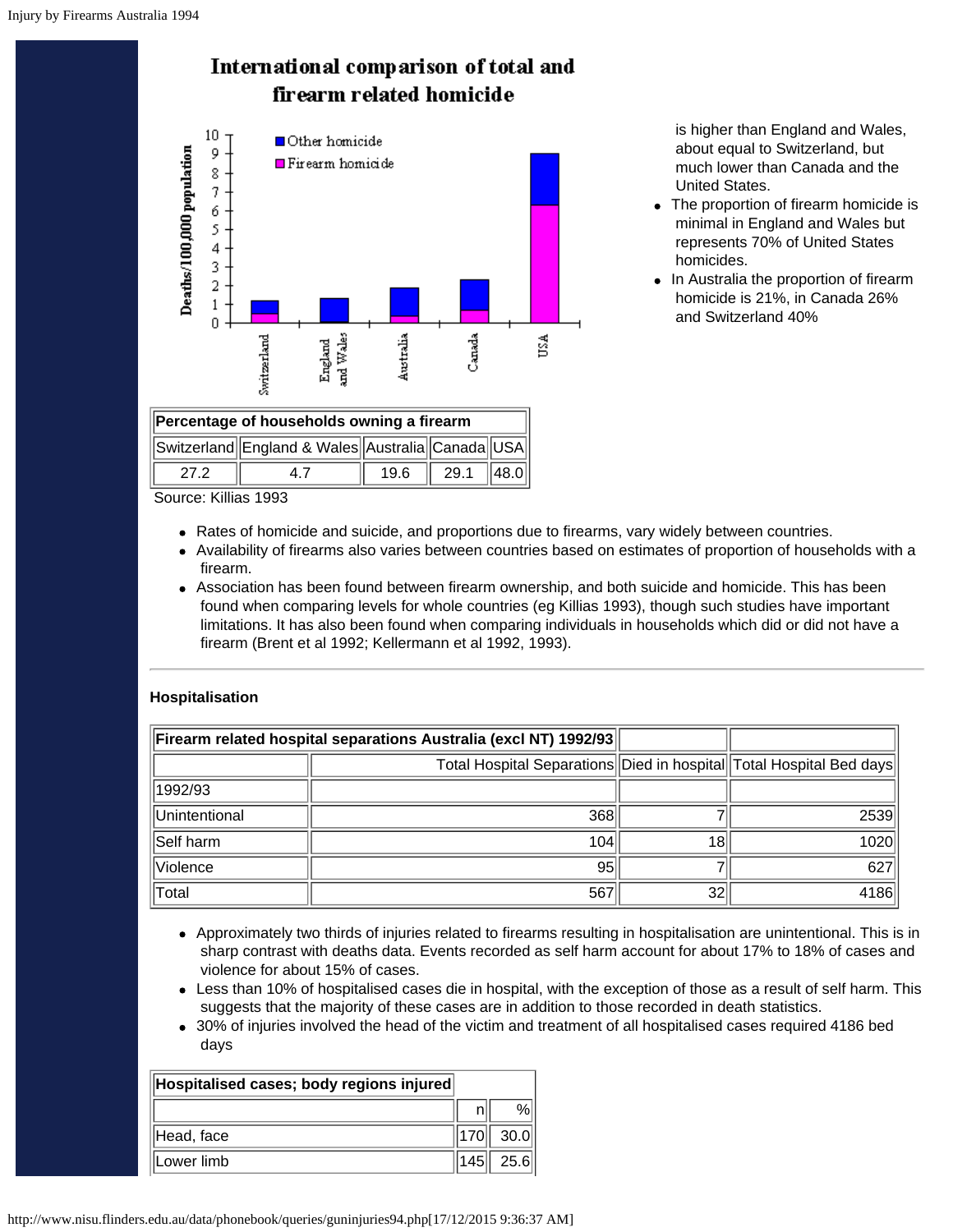| Upper limb               | $ 117 $ 20.6 |
|--------------------------|--------------|
| Neck, trunk              |              |
| Other mainly superficial | 15.5         |
| Total                    | 567 100.0    |

## <span id="page-27-0"></span>**Data issues**

## **Sources**

- Deaths data are supplied by coroners and State registrars to the Australian Bureau of Statistics. Data in this document are extracted from unit record files. Tables are based on State and year of death registration.
- Hospital Separations data are supplied by State and Territory Health Authorities to the Australian Institute of Health and Welfare. Data in this paper are extracted from unit record files.
- Additional information was drawn from the following publications.

Australian Injury Prevention Bulletin 8: The Spatial distribution of injury deaths in Australia, NISU, Adelaide, 1994.

Killias M. International correlations between gun ownership and rates of homicide and suicide. Can Med Assoc J 1993;148:1721-1725

Australian Institute of Criminology Data on Firearms and Violent Death, Canberra, May 1996

## **Definitions**

Firearm related injuries are defined below:

| Description                | International Classification of diseases External causes codes |
|----------------------------|----------------------------------------------------------------|
| Unintentional              | E922                                                           |
| Self Harm                  | E955.0-.4 ,.9                                                  |
| <b>Violence</b>            | E965.0-.4                                                      |
| Intent Unknown   E985.0-.4 |                                                                |

*Note: Incidents classed as legal intervention E970 have been excluded (n=7, Australia 1994).*

## **Age-adjustment**

Most all-ages rates have been adjusted to overcome the effect of differences in the proportion of people of different ages (and different injury risks) in the populations that are compared. Direct standardisation was employed, taking the Australian population 1991 as the standard.

## **Confidence intervals**

Confidence intervals (95%: based on a Poisson assumption about the number of cases in a time period) have been placed around rates as a guide to the size of the this variation. Chance variation alone would be expected to lead to a rate outside the interval only once out of 20 occasions.

## **Additional References**

*Brent DA, Perper JA, Allman CJ, et al. The presence and accessibility of firearms in the home of adolescent suicides: a case-control study. JAMA. 1992;266:2989-2995.*

*Kellermann AL, Rivara FP, Somes G, et al. Suicide in the home in relation to gun ownership. N Engl J Med. 1992;327:467-472.*

*Kellermann AL, Rivara FP, Rushforth NB, et al. Gun ownership as a risk factor for homicide in the home. N Engl J Med. 1993;329:1084-1091.*